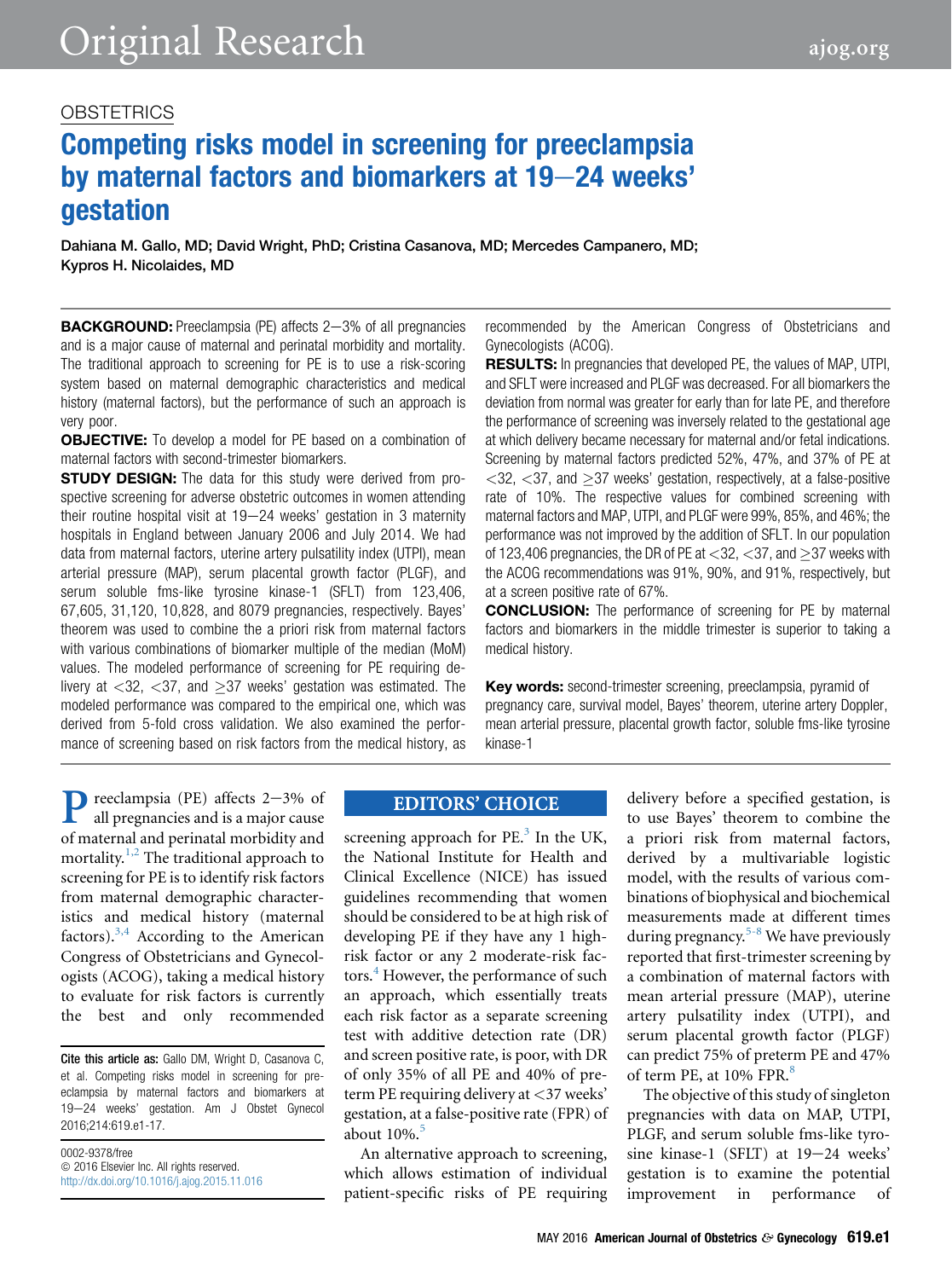screening by maternal factors alone with the addition of each biomarker and combinations of biomarkers. We also examined the performance of screening based on risk factors from the medical history, as recommended by ACOG.<sup>[3](#page-9-0)</sup>

## Methods

## Study design and participants

The data for this study were derived from prospective screening for adverse obstetric outcomes in women attending for routine pregnancy care at  $11^{+0}$  to  $13^{+6}$  and  $19^{+0}$  to  $24^{+6}$  weeks' gestation in 3 maternity hospitals in the UK (King's College Hospital between January 2006 and July 2014, Medway Maritime Hospital between February 2007 and July 2014, and University College London Hospital between April 2009 and September 2013). Maternal characteristics and medical history were recorded at the visit at  $11^{+0}$  to  $13^{+6}$ weeks ( $n = 123,406$ )<sup>[5](#page-9-0)</sup> and measurements of UTPI, MAP, PLGF, and SFLT at  $19^{+0}$ to  $24^{+6}$  weeks. Screening evolved over time in 2 respects. Firstly, there was a change in participating hospitals; although all 3 hospitals were providing routine screening of their local populations, there were differences in the distribution of the racial origin of the study populations, which would affect the prior risk for PE. Secondly, there was a change in the content of the clinics; in the first phase of the study, only UTPI was measured ( $n = 67,605$ ), then measurement of MAP was added (n  $=$ 31,120); and in the final phase serum concentration of PLGF was measured  $(n = 10,828)$  and then SFLT was added  $(n = 8,079)$ . Measurements of all 4 biomarkers were obtained from 7748 pregnancies.

The left and right UTPI were measured by transvaginal color Doppler ultrasound and the mean pulsatility index was calculated.<sup>[9](#page-9-0)</sup> Measurements of MAP were obtained by validated automated devices and a standardized protocol.<sup>[10](#page-9-0)</sup> Measurement of serum concentration of PLGF and SFLT were by an automated biochemical analyzer within 10 minutes of blood sampling (Cobas e411 system; Roche Diagnostics, Penzberg, Germany). The inter-assay coefficients of variation for low and high concentrations were 5.4% and 3.0% for PLGF, and 3.0% and 3.2% for SFLT-1, respectively. Gestational age was determined from measurement of fetal crown-rump length (CRL) at  $11-13$ weeks or the fetal head circumference at  $19-24$  weeks.<sup>[11,12](#page-9-0)</sup> The women gave written informed consent to participate in the study, which was approved by the NHS Research Ethics Committee.

The inclusion criteria for this study were singleton pregnancy delivering a nonmalformed live birth or stillbirth at 24 weeks' gestation. We excluded pregnancies with aneuploidies and major fetal abnormalities and those ending in termination, miscarriage, or fetal death at <24 weeks.

#### Outcome measures

Data on pregnancy outcome were collected from the hospital maternity records or the general medical practitioners of the women. The obstetric records of all women with pre-existing or pregnancy-associated hypertension were examined to determine if the condition was PE or pregnancy-induced hypertension (PIH), as defined by the International Society for the Study of Hypertension in Pregnancy.<sup>[13](#page-9-0)</sup> Outcome measures were PE delivering at <37 weeks' gestation (preterm PE), PE delivering at  $>37$  weeks (term PE), and subgroups of PE delivering at  $\langle 32, 32^{+0} \rangle$ to  $36^{+6}$ ,  $37^{+0}$  to  $39^{+6}$ , and  $\geq$ 40 weeks. The unaffected group contained all pregnancies without PE or PIH.

#### Statistical analyses

Performance of screening was assessed as follows: firstly, by examining the empirical results in 7748 pregnancies with complete data on UTPI, MAP, PLGF, and SFLT; secondly, by examining the empirical results using all available data for each biomarker; and thirdly, by modeling, whereby values on biomarkers were simulated for all 123,406 cases with available data on maternal factors. In selecting the second option, we wanted to have the maximum possible data for developing the models and examining performance of the various biomarkers; for example, in

examining UTPI we could use data from 67,605 pregnancies, rather than just 7748. However, the distribution of maternal factors was not identical in each subset used for assessment of each biomarker or their combinations; consequently, there were differences between the datasets in the maternal factor-related performance of screening and it was therefore difficult to compare meaningfully the additional contribution to performance between biomarkers and their combinations over and above that of maternal factors alone. To overcome this problem we used modeling by imputing values for all biomarkers in the large dataset of 123,406 pregnancies.

#### Competing risks model

This model assumes that if the pregnancy were to continue indefinitely all women would develop PE, and whether they do so or not before a specified gestational age depends on competition between delivery before or after devel-opment of PE.<sup>[6](#page-9-0)</sup> The effect of maternal factors is to modify the mean of the distribution of gestational age at delivery with PE so that in pregnancies at low risk for PE the gestational age distribution is shifted to the right, with the implication that in most pregnancies delivery will actually occur for other reasons before development of PE. In high-risk pregnancies the distribution is shifted to the left; and the smaller the mean gestational age, the higher is the risk for PE. The distribution of biomarkers is specified conditionally on the gestational age at delivery with PE. For any women with specific maternal factors and biomarker multiple of the normal median (MoM) values, the posterior distribution of the time to delivery with PE, assuming there is no other cause of delivery, is obtained from the application of Bayes' theorem.

Gestational age at delivery with PE was defined by 2 components: firstly, the prior distribution based on maternal factors, $5$  and secondly, the conditional distribution of MoM biomarker values, given the gestational age, with PE and maternal factors. Values of UTPI, MAP, PLGF, and SFLTwere expressed as MoMs adjusting for those characteristics found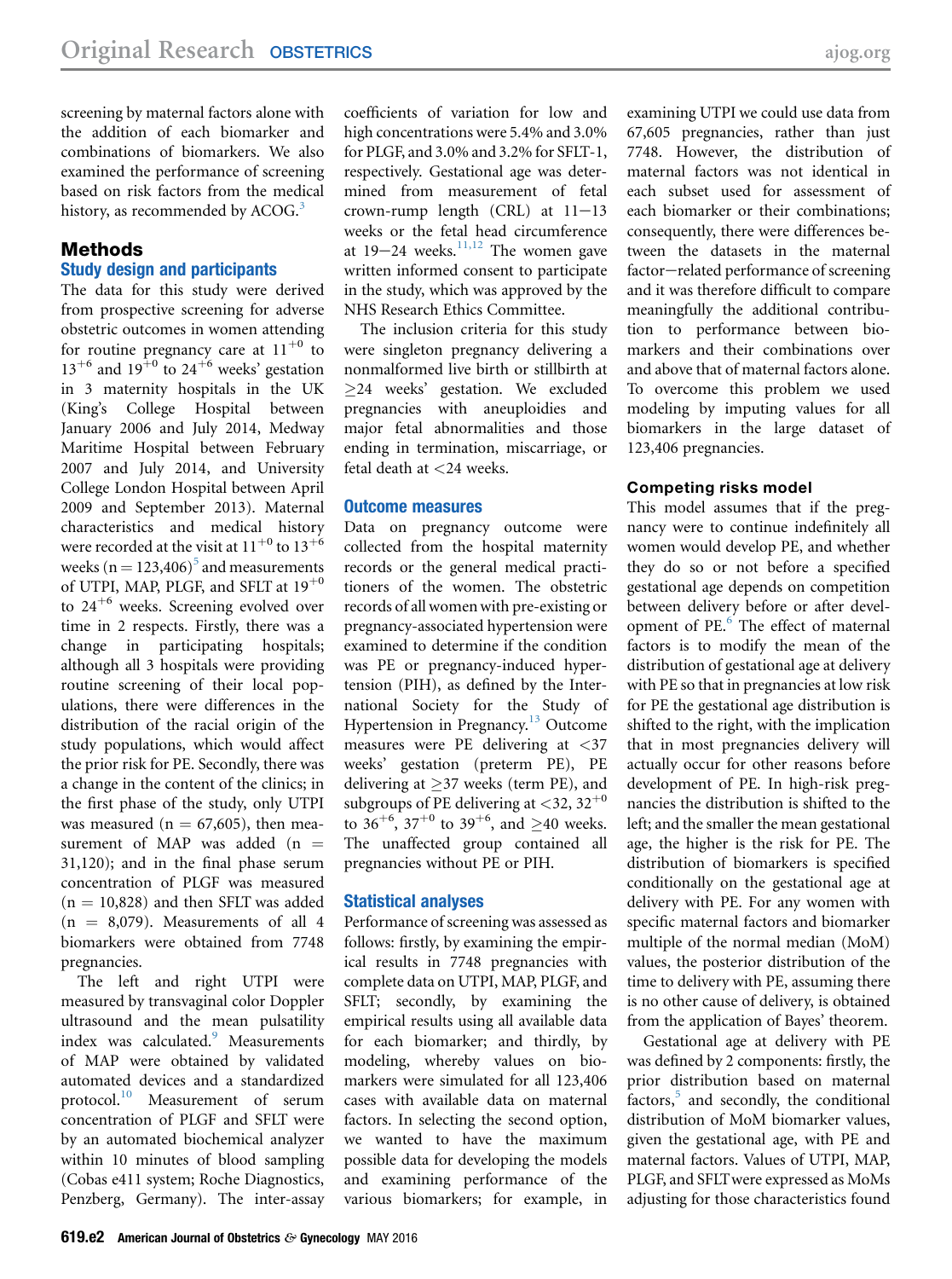<span id="page-2-0"></span>

from right) soluble fms-like tyrosine kinase-1, and (right) serum placental growth factor multiple of the median (MoM) and gestational age at delivery in pregnancies with preeclampsia.

Gallo et al. Second-trimester screening for preeclampsia. Am J Obstet Gynecol 2016.

to provide a substantive contribution to their values, including the maternal factors in the prior model. $14-17$  In the PE group, the mean  $log_{10}$  MoM was assumed to depend linearly with gestational age at delivery and this linear relationship was assumed to continue until the mean  $log_{10}$  MoM of zero, beyond which the mean was taken as zero; this assumption was confirmed by the empirical results shown in Figure 1. Multivariable Gaussian distributions were fitted to the  $log_{10}$  MoM values of the biomarkers and a common covariance matrix was assumed for these distributions. Analysis of residuals was used to check the adequacy of the model and assess the effects of maternal factors on log<sub>10</sub>-transformed MoM values in pregnancies with PE.

## Empirical performance of screening

Empirical performance of screening was carried out for all available data and for the subset of 7748 pregnancies with complete data on UTPI, MAP, PLGF, and SFLT. Five-fold cross validation was used to assess the empirical performance of screening for PE by maternal factors and the combination of maternal factors with biomarkers.<sup>[5](#page-9-0)</sup> The data were divided into 5 equal subgroups; the model was then fitted 5 times to different combinations of 4 of the 5 subgroups and used to predict risk of PE in the remaining fifth of the data. In each case, the maternal factor model, the regression models, and the covariance matrix were fitted to the training dataset comprising four fifths of the data and used to produce risks for the hold-out sample comprising the remaining fifth of the data.

## Model-based estimates of screening performance

To provide model-based estimates of screening performance, the following procedure was adopted. First, we obtained the dataset of 123,406 singleton pregnancies, including 2748 (2.2%) with PE, that was previously used to develop a model for PE based on maternal

demographic characteristics and medi-cal history.<sup>[5](#page-9-0)</sup> Second, for each case of PE  $(n = 2748)$  and pregnancies unaffected by PE or PIH  $(n = 117,710)$ , the biophysical and biochemical MoM values were simulated from the fitted multivariate Gaussian distribution for logtransformed MoM values. Third, risks were obtained using the competing risk model from the simulated MoM values and the pregnancy characteristics. These 3 steps were applied to the pregnancies within the unaffected group with no restriction on the time of delivery. Fourth, for a given FPR, risks from the unaffected group were used to define a risk cutoff. The proportion of PE risks was then used to obtain an estimate of the associated DR. The area under the receiver operating characteristic curve (AUROC) was also calculated. The simulations were repeated 100 times to reduce variability due to the simulation process and provide suitably precise model-based estimates of performance.

The statistical software package R was used for data analyses.<sup>18</sup> The survival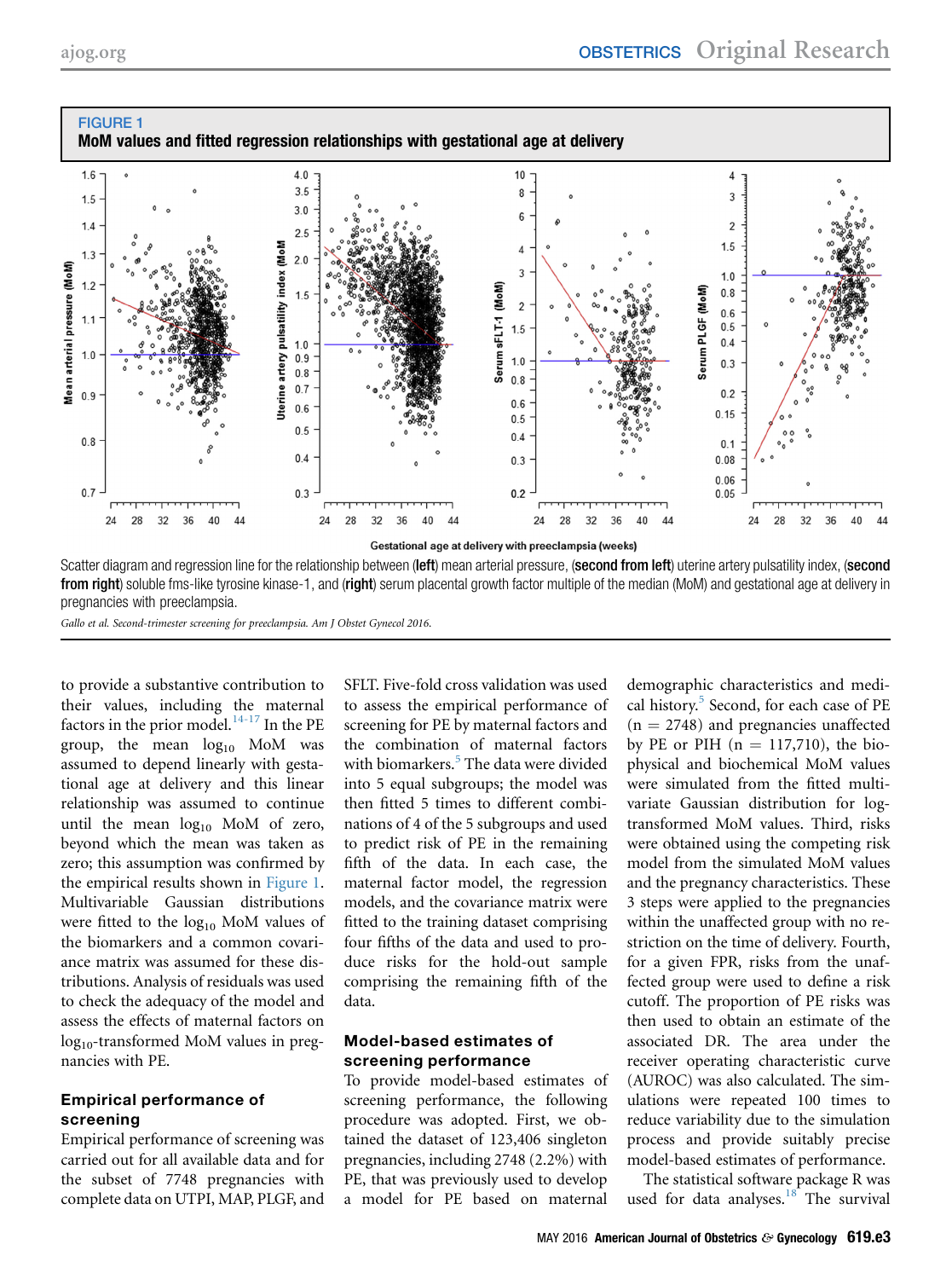# Characteristics of the screening population

| Variable                                           | <b>Unaffected</b><br>$(n = 117,710)$ | $PE < 37$ w<br>$(n = 790)$     | $PE > 37$ w<br>$(n = 1958)$    | PIH ( $n = 2948$ )             |
|----------------------------------------------------|--------------------------------------|--------------------------------|--------------------------------|--------------------------------|
| Maternal age in years, median (IQR)                | 31.3(26.7, 35.1)                     | 31.8 (26.9, 36.5) <sup>a</sup> | 31.3 (26.5, 35.8)              | 31.8 (27.2, 35.5) <sup>a</sup> |
| Maternal weight in kg, median (IQR)                | 69.8 (62.4, 79.9)                    | 74.0 (65.0, 88.0) <sup>a</sup> | 77.4 (67.8, 91.9) <sup>a</sup> | 76.0 (67.0, 88.0) <sup>a</sup> |
| Maternal height in cm, median (IQR)                | 164 (160, 169)                       | 163 (158, 167) <sup>a</sup>    | 164 (160, 168) <sup>a</sup>    | 165 (160, 169)                 |
| Body mass index, median (IQR)                      | 25.8 (23.2, 29.4)                    | 28.4 (24.6, 32.8) <sup>a</sup> | 28.8 (25.4, 33.7) <sup>a</sup> | 28.1 (25.0, 32.4) <sup>a</sup> |
| Gestational age in weeks, median (IQR)             | 22.1 (21.1, 22.7)                    | 22.2 (21.2, 22.8) <sup>a</sup> | 22.2 $(21.4, 22.7)^a$          | 22.2 (21.4, 22.7) <sup>a</sup> |
| Racial origin                                      |                                      | a                              | a                              | a                              |
| White, $n$ $\left(\frac{9}{6}\right)$              | 87,373 (74.2)                        | 420 (53.2)                     | 1165 (59.5)                    | 2010 (68.2)                    |
| Afro-Caribbean, n (%)                              | 18,313 (15.6)                        | 293 (37.1)                     | 614 (31.4)                     | 668 (22.7)                     |
| South Asian, n (%)                                 | 6120 (5.2)                           | 51(6.5)                        | 102(5.2)                       | 148 (5.0)                      |
| East Asian, n (%)                                  | 3106 (2.6)                           | 10(1.3)                        | 37(1.9)                        | 53(1.8)                        |
| Mixed, $n$ $(\%)$                                  | 2798 (2.4)                           | 16(2.0)                        | 40(2.0)                        | 69(2.3)                        |
| <b>Medical history</b>                             |                                      |                                |                                |                                |
| Chronic hypertension, n (%)                        | 1198 (1.0)                           | 102 $(12.9)^a$                 | 186 $(9.5)^a$                  | $(0.0)^a$                      |
| Diabetes mellitus, n (%)                           | 893 (0.8)                            | 30 $(3.8)^a$                   | 31 $(1.6)^a$                   | 35 $(1.2)^{a}$                 |
| $SLE/APS, n$ $(\%)$                                | 207(0.2)                             | $9(1.1)^a$                     | 7(0.4)                         | 9(0.3)                         |
| Conception                                         |                                      | a                              | a                              |                                |
| Natural, n (%)                                     | 113,530 (96.5)                       | 727 (92.0)                     | 1868 (95.4)                    | 2823 (95.8)                    |
| In vitro fertilization, n (%)                      | 2632 (2.2)                           | 43 (5.4)                       | 68 (3.5)                       | 83(2.8)                        |
| Ovulation induction drugs, n (%)                   | 1548 (1.3)                           | 20(2.5)                        | 22(1.1)                        | 42 (1.4)                       |
| Family history of preeclampsia, n (%)              | 4243 (3.6)                           | 67 $(8.5)^{a}$                 | 134 $(6.8)^a$                  | 220 $(7.5)^a$                  |
| Parity                                             |                                      |                                |                                |                                |
| Nulliparous, n (%)                                 | 57,720 (49.0)                        | 468 $(59.2)^a$                 | 1,250 $(63.8)^a$               | 1,888 $(64.0)^a$               |
| Parous with no previous PE, n (%)                  | 56,848 (48.3)                        | 196 $(24.8)^a$                 | 476 $(24.3)^a$                 | 765 $(26.0)^a$                 |
| Parous with previous PE, n (%)                     | 3142 (2.7)                           | 126 $(16.0)^a$                 | 232 $(11.9)^a$                 | 295 $(10.0)^a$                 |
| Inter-pregnancy interval in years,<br>median (IQR) | 2.9(1.9, 4.8)                        | 4.2 $(2.4, 7.3)^a$             | 3.7 (2.3, 6.7) <sup>a</sup>    | 3.4 $(2.0, 5.7)^a$             |

Comparisons with unaffected group were by  $\chi^2$  or Fisher exact test for categorical variables and Mann-Whitney U test for continuous variables.

APS, antiphospholipid syndrome; IQR, interquartile range; PE, preeclampsia; PIH, pregnancy-induced hypertension; SLE, systemic lupus erythematosus.

<sup>a</sup> Significance value  $P < .05$ .

Gallo et al. Second-trimester screening for preeclampsia. Am J Obstet Gynecol 2016.

package<sup>[19](#page-9-0)</sup> was used for fitting the maternal factors model and the package  $pROC<sup>20</sup>$  $pROC<sup>20</sup>$  $pROC<sup>20</sup>$  was used for the receiver operating characteristic (ROC) curve analysis.

## **Results**

The characteristics of the total population of 123,406 singleton pregnancies are given in Table 1 and those of the subset of 7748 pregnancies with complete data on UTPI, MAP, PLGF, and SFLT are given in [Supplemental Table 1](#page-11-0) (Appendix).

## Distribution of biomarkers

The distributions of  $log_{10}$  MoM values of the biomarkers in unaffected pregnancies and in those that developed PE are shown in [Supplemental Tables 2](#page-12-0) and [3](#page-12-0) (Appendix). In the unaffected group, the median MoM value is 1.0 and on the log scale the distribution of MoM values is very well approximated by a Gaussian distribution with mean zero. The MoM values in the PE group and the fitted regression relationships with gestational age at delivery are shown in [Figure 1.](#page-2-0) All

markers showed more separation at earlier than later gestations and this is reflected in their superior performance at detection of early vs late PE.

# Performance of screening for preeclampsia

Empirical and model-based performance of screening for PE by maternal factors and combinations of biomarkers are shown in [Tables 2](#page-4-0) and [3,](#page-5-0) [Supplemental Tables 4-7](#page-13-0) (Appendix), and [Figures 2](#page-6-0) and [3.](#page-6-0) The empirical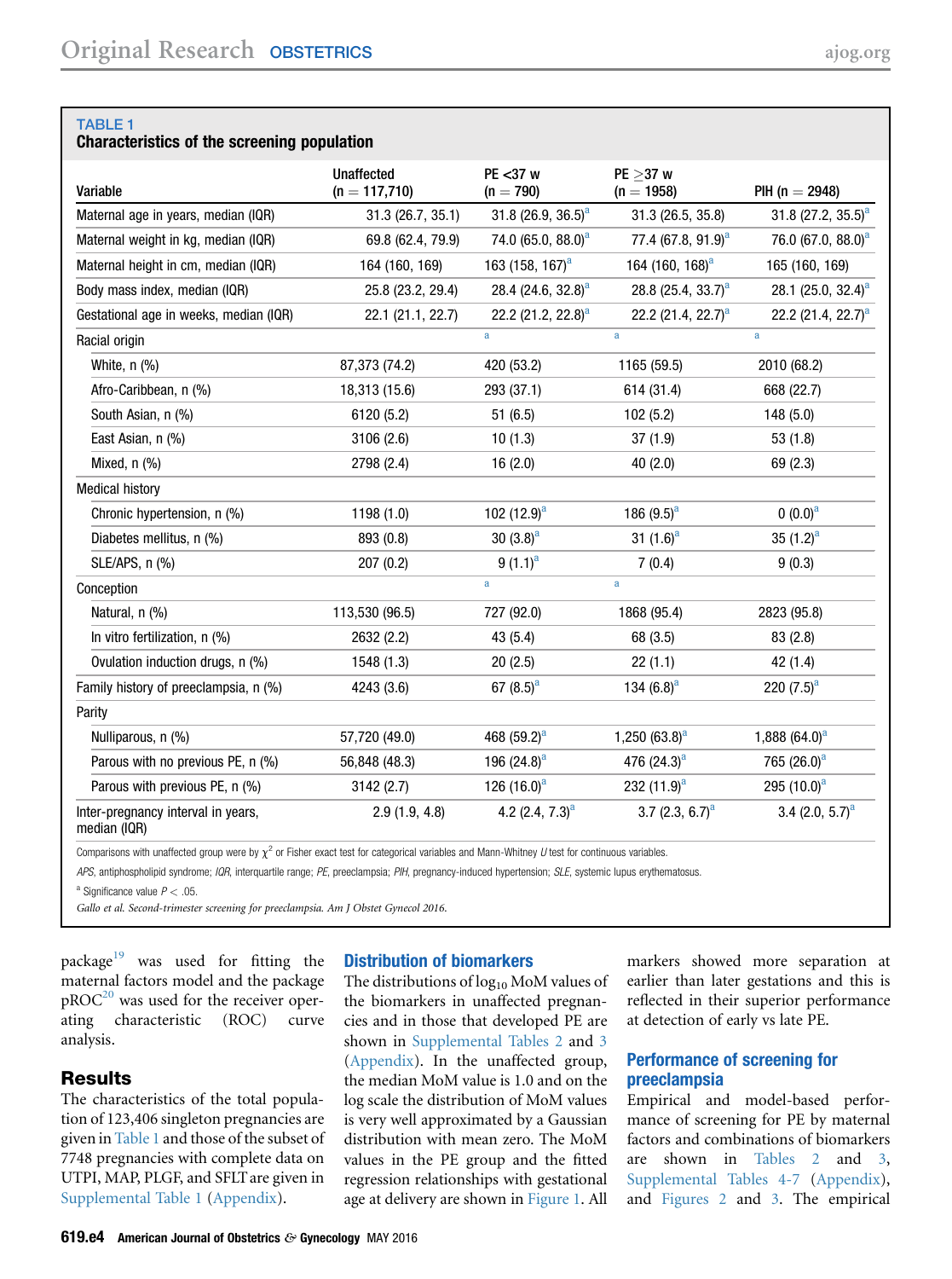<span id="page-4-0"></span>Empirical detection rate, at false-positive rate of 5% and 10%, in screening for preeclampsia with delivery at  $<$ 37 and  $\geq$ 37 weeks' gestation by maternal factors and combinations of biomarkers in the subgroup of 7748 pregnancies with complete data on all biomarkers

|       |                         |               |                           | Preeclampsia at $>$ 37 weeks |                         |        |                         |  |
|-------|-------------------------|---------------|---------------------------|------------------------------|-------------------------|--------|-------------------------|--|
|       |                         |               |                           | <b>FPR 5%</b>                |                         |        |                         |  |
| n/N   | % (95% CI) <sup>a</sup> | n/N           | % (95% CI) <sup>a</sup>   | n/N                          | % (95% CI) <sup>a</sup> | n/N    | % (95% CI) <sup>a</sup> |  |
| 21/62 | 34 (22, 47); 34         | 29/62         | 47 (34, 60); 47           | 55/206                       | 27 (21, 33); 26         | 75/206 | 36 (30, 43); 37         |  |
| 30/62 | 48 (35, 61); 47         | 37/62         | 60 (46, 72); 60           | 55/206                       | 27 (21, 33); 30         | 90/206 | 44 (37, 51); 43         |  |
| 37/62 | 60 (46, 72); 57         | 47/62         | 76 (63, 86); 70           | 52/206                       | 25 (19, 32); 28         | 78/206 | 38 (31, 45); 40         |  |
| 34/62 | 55 (42, 68); 64         | 44/62         | 71 (58, 82); 73           | 55/206                       | 27 (21, 33); 27         | 75/206 | 36 (30, 43); 37         |  |
| 20/62 | 32 (21, 45); 38         | 33/62         | 53 (40, 66); 50           | 55/206                       | 27 (21, 33); 26         | 75/206 | 36 (30, 43); 37         |  |
| 49/62 | 79 (67, 88); 67         | 50/62         | 81 (69, 90); 78           | 59/206                       | 29 (23, 35); 33         | 90/206 | 44 (37, 51); 46         |  |
| 38/62 | 61 (48, 73); 69         | 45/62         | 73 (60, 83); 78           | 55/206                       | 27 (21, 33); 30         | 89/206 | 43 (36, 50); 43         |  |
| 31/62 | 50 (37, 63); 49         | 38/62         | 61 (48, 73); 62           | 55/206                       | 27 (21, 33); 30         | 90/206 | 44 (37, 51); 42         |  |
| 43/62 | 69 (56, 80); 72         | 50/62         | 81 (69, 90); 81           | 53/206                       | 26 (20, 32); 28         | 75/206 | 36 (30, 43); 40         |  |
| 41/62 | 66 (53, 78); 61         | 45/62         | 73 (60, 83); 72           | 54/206                       | 26 (20, 33); 28         | 78/206 | 38 (31, 45); 40         |  |
| 35/62 | 56 (43, 69); 65         | 44/62         | 71 (58, 82); 75           | 55/206                       | 27 (21, 33); 27         | 75/206 | 36 (30, 43); 37         |  |
| 45/62 | 73 (60, 83); 77         | 52/62         | 84 (72, 92); 85           | 58/206                       | 28 (22, 35); 33         | 90/206 | 44 (37, 51); 46         |  |
| 46/62 | 74 (62, 84); 69         | 50/62         | 81 (69, 90); 79           | 57/206                       | 28 (22, 35); 33         | 92/206 | 45 (38, 52); 46         |  |
| 37/62 | 60 (46, 72); 69         | 45/62         | 73 (60, 83); 79           | 56/206                       | 27 (21, 34); 33         | 89/206 | 43 (36, 50); 46         |  |
| 41/62 | 66 (53, 78); 74         | 50/62         | 81 (69, 90); 82           | 54/206                       | 26 (20, 33); 28         | 74/206 | 36 (29, 43); 40         |  |
| 46/62 | 74 (62, 84); 78         | 53/62         | 85 (74, 93); 86           | 56/206                       | 27 (21, 34); 33         | 91/206 | 44 (37, 51); 46         |  |
|       |                         | <b>FPR 5%</b> | Preeclampsia at <37 weeks | <b>FPR 10%</b>               |                         |        | <b>FPR 10%</b>          |  |

CI, confidence interval; FPR, false-positive rate; MAP, mean arterial pressure; PLGF, placental growth factor; SFLT, soluble fms-like tyrosine kinase-1; UTPI, uterine artery pulsatility index.

<sup>a</sup> The last numbers in each cell are the values obtained from modeling.

Gallo et al. Second-trimester screening for preeclampsia. Am J Obstet Gynecol 2016.

performance of screening for PE at <37 and  $\geq$ 37 weeks in the 7748 pregnancies with complete data is shown in Table 2; the DRs at 5% and 10% FPR were compatible with the model-based rates. The AUROC curves for prediction of PE at  $\langle 32, \langle 37, \text{ and } \rangle$  = 37 weeks based on empirical results from all available data are shown in [Table 3](#page-5-0) and these were compatible with the model-based results. Empirical performance of screening for PE with delivery at  $\langle 37, \rangle$  $\geq$ 37, <32, 32<sup>+0</sup> to 36<sup>+6</sup>, 37<sup>+0</sup> to 39<sup>+6</sup>, and  $\geq$ 40 weeks' gestation is shown in [Supplemental Tables 4-6](#page-13-0) (Appendix); the number of cases for each biomarker and combinations of biomarkers varied, with inevitable differences in composition of the populations and, consequently, differences in performance of screening by maternal factors alone. The model-based performance of screening

for PE with delivery at  $\langle 37, \rangle$  37,  $\langle 32, \rangle$  $32^{+0}$  to  $36^{+6}$ ,  $37^{+0}$  to  $39^{+6}$ , and  $\geq 40$ weeks' gestation is shown in [Supplemental Table 7](#page-16-0) (Appendix). [Figure 2](#page-6-0) shows the ROC curves for model-based prediction of PE at <32,  $\langle 37,$  and  $\geq 37$  weeks' gestation by<br>maternal factors, combination of maternal factors, maternal factors with each biomarker, and combination of maternal factors with MAP, UTPI, and PLGF. [Figure 3](#page-6-0) shows the empirical performance of screening for PE at  $\langle 37 \rangle$  and  $>37$  weeks, by combination of maternal factors with all available data on MAP, UTPI, and PLGF; the empirical results were compatible with the model-based results.

### Empirical performance for early, preterm, and term preeclampsia On the basis of all available data, the

empirical performance of screening for

early PE by maternal factors (AUROC, 0.820; 95% CI, 0.791, 0.848) was improved by the addition of MAP (AUROC, 0.902; 95% CI, 0.862, 0.942) or PLGF (AUROC, 0.962; 95% CI, 0.914, 0.999) and the performance of maternal factors and MAP was improved by the addition of PLGF (AUROC, 0.981; 95% CI, 0.957, 0.999), UTPI and PLGF (AUROC, 0.979; 95% CI, 0.949, 0.999), UTPI and SFLT (AUROC, 0.994; 95% CI, 0.989, 0.999), and PLGF and SFLT (AUROC, 0.980; 95% CI, 0.952, 0.999); addition of SFLT to the combination of maternal factors, MAP, UTPI, and PLGF provided a small nonsignificant improvement in performance of screening (AUROC, 0.995; 95% CI, 0.990, 0.999) ([Table 3](#page-5-0), [Figure 2](#page-6-0)).

The performance of screening for preterm PE by maternal factors (AUROC, 0.789; 95% CI, 0.773, 0.804)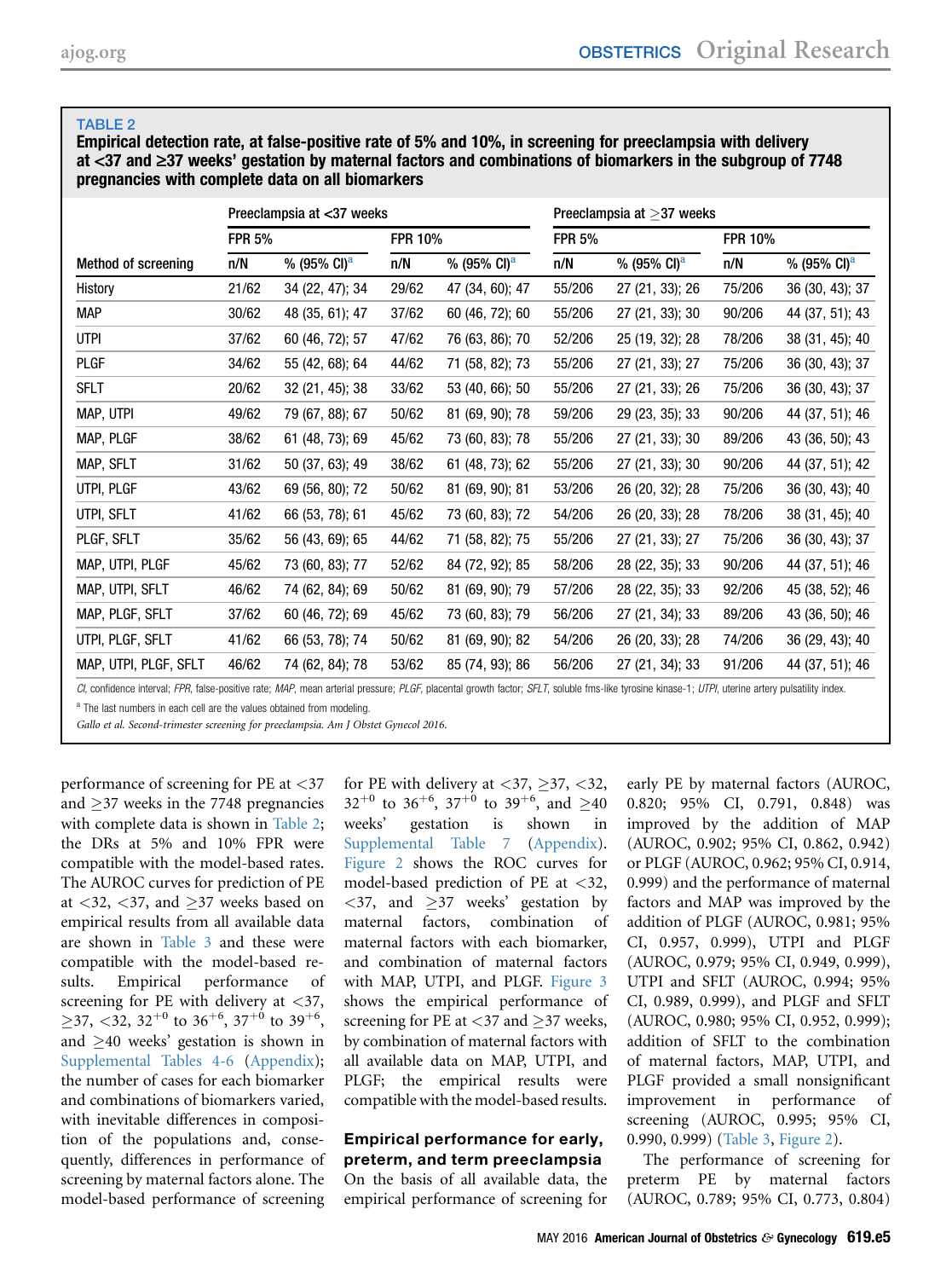<span id="page-5-0"></span>Areas under the receiver operating characteristic curve in empirical results from all available data and model-based results in screening for preeclampsia by maternal factors and combination of maternal factors and biomarkers

|                       | Areas under the receiver operating characteristic curve |       |                        |       |                          |       |  |  |  |  |  |
|-----------------------|---------------------------------------------------------|-------|------------------------|-------|--------------------------|-------|--|--|--|--|--|
|                       | PE <32 w                                                |       | $PE < 37$ w            |       | $PE > 37$ w              |       |  |  |  |  |  |
| Screening             | Empirical (95% CI)                                      | Model | Empirical (95% CI)     | Model | Empirical (95% CI)       | Model |  |  |  |  |  |
| History               | 0.820(0.791, 0.848)                                     | 0.827 | $0.789$ (0.773, 0.804) | 0.796 | $0.748$ (0.737, 0.759)   | 0.752 |  |  |  |  |  |
| <b>MAP</b>            | $0.902$ $(0.862, 0.942)$                                | 0.906 | 0.849(0.824, 0.874)    | 0.860 | $0.787$ (0.769, 0.805)   | 0.784 |  |  |  |  |  |
| <b>UTPI</b>           | 0.949(0.931, 0.968)                                     | 0.957 | 0.898(0.883, 0.912)    | 0.895 | $0.766$ (0.753, 0.779)   | 0.771 |  |  |  |  |  |
| <b>PLGF</b>           | $0.962$ (0.914, 0.999)                                  | 0.989 | $0.887$ (0.849, 0.926) | 0.905 | 0.732(0.701, 0.763)      | 0.752 |  |  |  |  |  |
| <b>SFLT</b>           | $0.906$ $(0.820, 0.993)$                                | 0.875 | 0.820(0.771, 0.869)    | 0.810 | 0.733(0.700, 0.766)      | 0.752 |  |  |  |  |  |
| MAP, UTPI             | 0.969(0.940, 0.997)                                     | 0.975 | 0.918(0.895, 0.941)    | 0.924 | $0.801$ (0.784, 0.819)   | 0.801 |  |  |  |  |  |
| MAP, PLGF             | $0.981$ (0.957, 0.999)                                  | 0.992 | $0.909$ (0.875, 0.943) | 0.924 | $0.766$ (0.738, 0.795)   | 0.784 |  |  |  |  |  |
| MAP, SFLT             | $0.941$ $(0.892, 0.990)$                                | 0.924 | 0.858(0.811, 0.906)    | 0.865 | $0.769$ (0.738, 0.801)   | 0.784 |  |  |  |  |  |
| UTPI, PLGF            | 0.976(0.947, 0.999)                                     | 0.995 | $0.926$ (0.895, 0.956) | 0.934 | 0.736(0.705, 0.768)      | 0.771 |  |  |  |  |  |
| UTPI, SFLT            | 0.973(0.941, 0.999)                                     | 0.973 | $0.909$ (0.875, 0.944) | 0.903 | $0.741$ $(0.707, 0.775)$ | 0.772 |  |  |  |  |  |
| PLGF, SFLT            | $0.957$ (0.896, 0.999)                                  | 0.993 | 0.878(0.836, 0.921)    | 0.910 | $0.734$ (0.701, 0.768)   | 0.752 |  |  |  |  |  |
| MAP, UTPI, PLGF       | 0.979(0.949, 0.999)                                     | 0.996 | $0.932$ (0.899, 0.965) | 0.948 | 0.772(0.742, 0.801)      | 0.801 |  |  |  |  |  |
| MAP, UTPI, SFLT       | 0.994(0.989, 0.999)                                     | 0.983 | 0.915(0.872, 0.958)    | 0.927 | 0.780(0.749, 0.812)      | 0.801 |  |  |  |  |  |
| MAP, PLGF, SFLT       | 0.980(0.952, 0.999)                                     | 0.983 | 0.899(0.859, 0.940)    | 0.927 | $0.768$ (0.737, 0.800)   | 0.801 |  |  |  |  |  |
| UTPI, PLGF, SFLT      | $0.984$ (0.959, 0.999)                                  | 0.998 | $0.926$ (0.894, 0.957) | 0.939 | 0.739(0.706, 0.773)      | 0.772 |  |  |  |  |  |
| MAP, UTPI, PLGF, SFLT | 0.995(0.990, 0.999)                                     | 0.998 | 0.930(0.892, 0.968)    | 0.951 | 0.773(0.741, 0.805)      | 0.801 |  |  |  |  |  |
|                       |                                                         |       |                        |       |                          |       |  |  |  |  |  |

CI, confidence interval; FPR, false-positive rate; MAP, mean arterial pressure; PLGF, placental growth factor; SFLT, soluble fms-like tyrosine kinase-1; UTPI, uterine artery pulsatility index. Gallo et al. Second-trimester screening for preeclampsia. Am J Obstet Gynecol 2016.

was improved by the addition of MAP (AUROC, 0.849; 95% CI, 0.824, 0.874), UTPI (AUROC, 0.898; 95% CI, 0.883, 0.912), or PLGF (AUROC, 0.887; 95% CI, 0.849, 0.926) and the performance of maternal factors and MAP was improved by the addition of either UTPI (AUROC, 0.918; 95% CI, 0.895, 0.941), PLGF (AUROC, 0.909; 95% CI, 0.875, 0.943), or both UTPI and PLGF (AUROC, 0.932; 95% CI, 0.899, 0.965); SFLT did not provide significant improvement to any combination of biomarkers (Table 3, [Figure 2\)](#page-6-0).

The performance of screening for term PE by maternal factors (AUROC, 0.748; 95% CI, 0.737, 0.759) was improved by the addition of MAP (AUROC, 0.787; 95% CI, 0.769, 0.805) and both MAP and UTPI (AUROC, 0.801; 95% CI, 0.784, 0.819); serum PLGF and SFLT, either on their own or in combination, did not improve the prediction provided by maternal factors alone (Table 3, [Figure 2](#page-6-0)).

### Performance of screening in subgroups of racial origin and obstetric history

In the dataset of 123,406 pregnancies, 61,326 women (49.7%) were nulliparous and 62,080 (50.3%) were parous, including 3795 (6.1%) with history of PE in a previous pregnancy and 58,285 (93.9%) without history of PE. The contribution of parous women to PE was 37.5% (1030/2748), including 34.8% (358/1030) from parous women with PE in a previous pregnancy and 65.2% (672/1030) from parous women without a history of PE.

The model-based performance of screening by a combination of maternal factors, MAP, UTPI, and PLGF in the prediction of preterm PE and term PE for nulliparous and parous women of Afro-Caribbean and white racial origin are given in [Table 4.](#page-7-0) In these calculations a risk cutoff was selected to achieve a screen positive rate of about 10%. At a risk cutoff of 1 in 100 for preterm PE and 1 in 15 for term PE, the FPR and DR were higher in parous women with vs without PE in a previous pregnancy and in those of Afro-Caribbean vs white racial origin. In all groups, the risk of being affected given a screen positive result was considerably higher than the prevalence of the disease, whereas in those with a screen negative result the risk was considerably reduced.

In the lowest-risk group, white parous women with no previous history of PE, the DR for preterm PE was 66% and the FPR was 3.2%; in total, 810 tests would need to be performed for each true positive identified. In the highest-risk group, Afro-Caribbean women with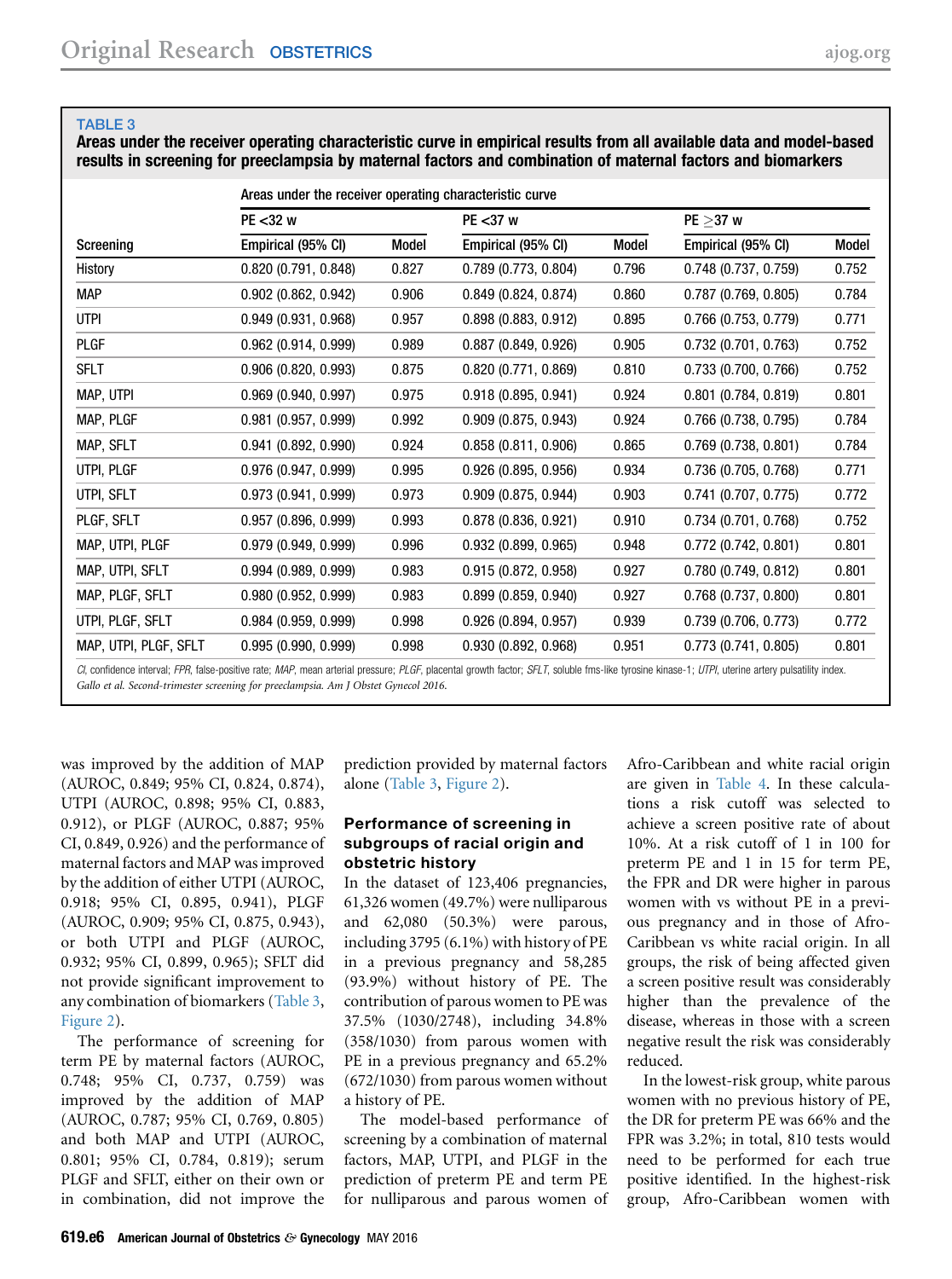<span id="page-6-0"></span>

Results are shown at <32 (left), <37 (middle), and >37 weeks' gestation (right) by maternal factors (black) and combination of maternal factors with uterine artery pulsatility index (blue), mean arterial pressure (green), serum placental growth factor (purple), soluble fms-like tyrosine kinase-1 (red), and combination of maternal factors with uterine artery pulsatility index, mean arterial pressure, and serum placental growth factor (bold black). Gallo et al. Second-trimester screening for preeclampsia. Am J Obstet Gynecol 2016.

previous history of PE, the DR for preterm PE was 99.6% and the FPR was 57.1%; in total, 15 tests would need to be performed for each true positive identified.

## Performance of screening according to ACOG recommendations

The ACOG recommends that screening for PE should be based on taking a medical history to evaluate for risk fac-tors.<sup>[3](#page-9-0)</sup> The risk factors are nulliparity, age >40 years, body mass index  $\geq$ 30 kg/m<sup>2</sup>, conception by in vitro fertilization, history of previous pregnancy with PE, family history of PE, chronic hypertension, chronic renal disease, diabetes mellitus, systemic lupus erythematosus, or thrombophilia.<sup>[21](#page-9-0)</sup>

In our population of 123,406 singleton pregnancies, the screen positive rate with the ACOG recommendations was 67% and the DR of PE at  $<32$ , <37, and  $\geq$ 37 weeks was 91%, 90%, and 91%, respectively.



Empirical detection rates, at 10% false-positive rate, of preeclampsia at <37 weeks (red lines and  $circles$ ) and at  $>37$  weeks (*black lines and circles*), with 95% confidence interval, in screening by combination of maternal factors with uterine artery pulsatility index, mean arterial pressure, and serum placental growth factor. The open circles represent the model-based detection rates. Gallo et al. Second-trimester screening for preeclampsia. Am J Obstet Gynecol 2016.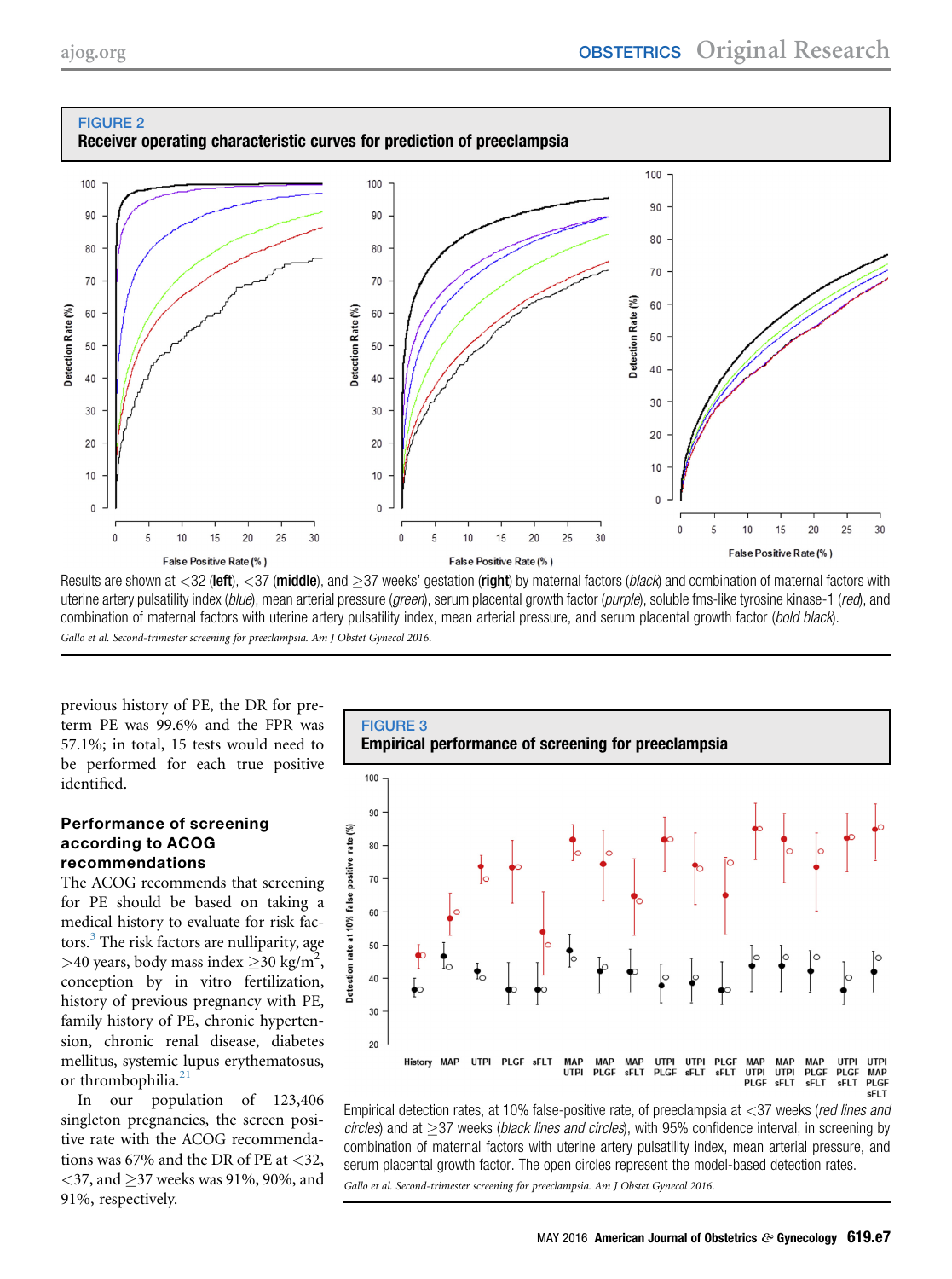<span id="page-7-0"></span>Model-based performance of screening by an algorithm combining maternal factors, uterine artery pulsatility index, mean arterial pressure, and serum placental growth factor for preeclampsia with delivery at <37 weeks' gestation at a risk cutoff of 1 in 100 and for preeclampsia with delivery at  $\geq$ 37 weeks at a risk cutoff of 1 in 15

|                          |                   |                                     |                          |           | Risk of being<br>affected given<br>result: |                                      |  |
|--------------------------|-------------------|-------------------------------------|--------------------------|-----------|--------------------------------------------|--------------------------------------|--|
| Group                    | Prevalence<br>(%) | <b>Screen</b><br>positive<br>$(\%)$ | False<br>positive<br>(%) | DR<br>(%) | Screen<br>positive<br>$(\%)^a$             | <b>Screen</b><br>negative<br>$(%)^b$ |  |
| Preeclampsia <37 w       |                   |                                     |                          |           |                                            |                                      |  |
| All pregnancies          | 0.64              | 11.4                                | 10.4                     | 85        | 4.77                                       | 0.11                                 |  |
| Nulliparous              | 0.76              | 14.7                                | 13.7                     | 84        | 4.37                                       | 0.14                                 |  |
| Parous                   | 0.52              | 8.0                                 | 7.2                      | 85        | 5.50                                       | 0.08                                 |  |
| No previous PE           | 0.34              | 5.9                                 | 5.4                      | 78        | 4.45                                       | 0.08                                 |  |
| Previous PE              | 3.32              | 41.6                                | 37.6                     | 97        | 7.76                                       | 0.16                                 |  |
| Afro-Caribbean           | 1.47              | 23.3                                | 21.1                     | 91        | 5.78                                       | 0.17                                 |  |
| <b>Nulliparous</b>       | 1.64              | 30.0                                | 27.8                     | 92        | 5.03                                       | 0.20                                 |  |
| Parous                   | 1.36              | 18.8                                | 16.8                     | 91        | 6.58                                       | 0.15                                 |  |
| No previous PE           | 0.93              | 15.4                                | 14.1                     | 86        | 5.20                                       | 0.15                                 |  |
| Previous PE              | 6.83              | 62.6                                | 57.1                     | 100       | 10.87                                      | 0.07                                 |  |
| White                    | 0.46              | 8.8                                 | 8.2                      | 80        | 4.20                                       | 0.10                                 |  |
| Nulliparous              | 0.62              | 12.1                                | 11.4                     | 81        | 4.12                                       | 0.13                                 |  |
| Parous                   | 0.29              | 5.2                                 | 4.7                      | 78        | 4.41                                       | 0.07                                 |  |
| No previous PE           | 0.19              | 3.4                                 | 3.2                      | 66        | 3.65                                       | 0.07                                 |  |
| Previous PE              | 2.01              | 34.1                                | 31.5                     | 95        | 5.61                                       | 0.14                                 |  |
| Preeclampsia $\geq$ 37 w |                   |                                     |                          |           |                                            |                                      |  |
| All pregnancies          | 1.59              | 9.9                                 | 9.3                      | 44        | 7.09                                       | 0.98                                 |  |
| Nulliparous              | 2.04              | 13                                  | 12.4                     | 41        | 6.47                                       | 1.38                                 |  |
| Parous                   | 1.14              | 6.9                                 | 6.4                      | 50        | 8.24                                       | 0.61                                 |  |
| No previous PE           | 0.82              | 4                                   | 3.8                      | 33        | 6.66                                       | 0.57                                 |  |
| Previous PE              | 6.11              | 54.8                                | 52.5                     | 85        | 9.53                                       | 1.98                                 |  |
| Afro-Caribbean           | 3.09              | 28                                  | 26.5                     | 70        | 7.68                                       | 1.31                                 |  |
| <b>Nulliparous</b>       | 3.96              | 41.2                                | 39.8                     | 74        | 7.07                                       | 1.77                                 |  |
| Parous                   | 2.51              | 19.2                                | 18                       | 65        | 8.52                                       | 1.08                                 |  |
| No previous PE           | 1.91              | 14.6                                | 13.8                     | 52        | 6.85                                       | 1.07                                 |  |
| Previous PE              | 10.13             | 84                                  | 82.4                     | 96        | 11.58                                      | 2.5                                  |  |

# Comment

# Principal findings of this study

In pregnancies that developed PE, the second-trimester values of UTPI, MAP, and SFLT were increased and PLGF was decreased. For all biomarkers the deviation from normal was greater for early PE than for late PE, and therefore the performance of screening was inversely related to the gestational age at which delivery became necessary for maternal and/or fetal indications.

Screening for PE by a combination of maternal factors, UTPI, MAP, and PLGF at 19-24 weeks' gestation predicted 99% of early PE, 85% of preterm PE, and 46% of term PE, at an FPR of 10%. Such DRs are superior to the respective values of 52%, 47%, and 37% achieved by screening with maternal factors alone. Serum SFLT-1 improved the performance of screening for early PE but not for PE at  $\geq$ 32 weeks. We have previously reported that screening by a combination of maternal factors, UTPI, MAP, and PLGF at  $11-13$  weeks' gestation can predict 89% of early PE, 75% of preterm PE, and 47% of term PE, at an FPR of  $10\%$ .<sup>8</sup> Consequently, the performance of screening for early and preterm PE, but not for term PE, is superior at  $19-24$  vs at  $11-13$  weeks' gestation.

In the application of Bayes' theorem, the maternal factor-derived prior risk has a strong influence on the posterior risk and, therefore, the performance of screening. The study has highlighted that in screening for PE the FPR and DR are influenced by the characteristics of the study population and for a given risk cutoff they are both higher in nulliparous than in parous women and in those of Afro-Caribbean than in those of white racial origin. Although the risk of PE is higher in nulliparous than parous women, the contribution of the latter group to PE should not be underestimated, because 38% of cases of PE were from parous women, including 13% from parous women with history of PE in a previous pregnancy and 25% from parous women without a history of PE. In all groups, after combined screening, the risk of being affected given a screen positive result was considerably increased and if the screen result was negative the risk was considerably reduced.

## Strengths and limitations

The strengths of this second-trimester screening study for PE are, first, examination of a large population of pregnant women attending for routine care in a gestational age range that is widely used for assessment of fetal anatomy and growth; second, recording of data on maternal characteristics and medical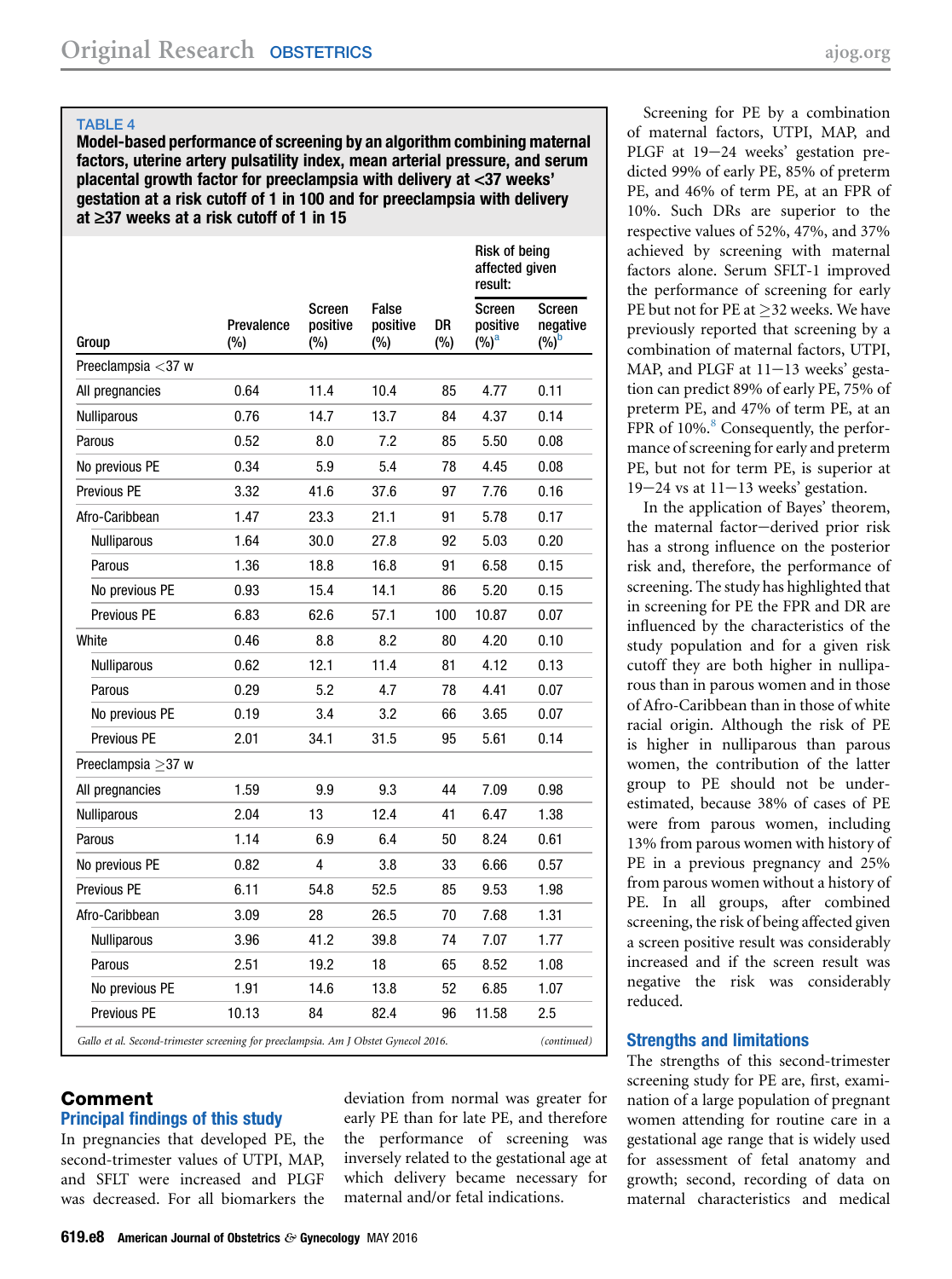<span id="page-8-0"></span>history to identify known risk factors associated with PE and use of multivariable logistic model to define the prior risk; third, use of a specific methodology and appropriately trained doctors to measure UTPI and MAP; fourth, use of automated machines to provide accurate measurement within 40 minutes of sampling of maternal serum concentration of PLGF and SFLT; fifth, expression of the values of the biomarkers as MoMs after adjustment for factors that affect the measurements; and sixth, use of Bayes' theorem to combine the prior risk from maternal factors with biomarkers to estimate patient-specific risks and the performance of screening for PE delivering at different stages of pregnancy.

A limitation of the study is that some of the findings rely on modeling, which introduces optimistic bias. We have used cross validation on the empirical data, which reduces such bias, and demonstrated that the modeled and empirical performance were similar.

# Comparison with previous studies

Several studies have documented that development of PE is associated with second-trimester increase in UTPI, MAP, and SFLT and decrease in serum PLGF.<sup>[22-33](#page-9-0)</sup> In this study we used Bayes' theorem to combine the a priori risk from maternal factors with all 4 biomarkers and conducted 5-fold cross validation to assess performance of screening.

# Clinical implications of the study

Screening and diagnosis of PE is traditionally based on the demonstration of elevated blood pressure and proteinuria during a routine clinical visit in the late second or third trimester of pregnancy. In a proposed new pyramid of pregnancy  $care$ <sup>34</sup> an integrated clinic at 22 weeks' gestation, in which biophysical and biochemical markers are combined with maternal factors, aims to estimate the patient-specific risk of developing PE and, on the basis of such risk, define the subsequent management of pregnancy, including the timing and content of subsequent visits. The objective would be to minimize adverse perinatal events for those that develop PE by determining

# TABLE 4

Model-based performance of screening by an algorithm combining maternal factors, uterine artery pulsatility index, mean arterial pressure, and serum placental growth factor for preeclampsia with delivery at <37 weeks' gestation at a risk cutoff of 1 in 100 and for preeclampsia with delivery at  $\geq$ 37 weeks at a risk cutoff of 1 in 15 (continued)

|                    |                   |                           |                          |           | Risk of being<br>affected given<br>result:  |                                           |  |
|--------------------|-------------------|---------------------------|--------------------------|-----------|---------------------------------------------|-------------------------------------------|--|
| Group              | Prevalence<br>(%) | Screen<br>positive<br>(%) | False<br>positive<br>(%) | DR<br>(%) | <b>Screen</b><br>positive<br>$(\%)^{\rm a}$ | Screen<br>negative<br>$(\%)^{\mathsf{b}}$ |  |
| White              | 1.28              | 6.2                       | 5.8                      | 32        | 6.62                                        | 0.93                                      |  |
| <b>Nulliparous</b> | 1.74              | 8.4                       | 8                        | 30        | 6.16                                        | 1.34                                      |  |
| Parous             | 0.79              | 3.8                       | 3.5                      | 37        | 7.69                                        | 0.51                                      |  |
| No previous PE     | 0.55              | 1.4                       | 1.3                      | 16        | 6.53                                        | 0.46                                      |  |
| Previous PE        | 4.63              | 44.8                      | 43.1                     | 76        | 7.86                                        | 2.02                                      |  |

DR, detection rate; PE, preeclampsia.

 $a$  Same as positive predictive value;  $b$  Same as 1 – negative predictive value.

Gallo et al. Second-trimester screening for preeclampsia. Am J Obstet Gynecol 2016.

the appropriate time and place for delivery.

We found that the performance of second-trimester screening for PE is good for preterm PE but poor for term PE. We assume that the performance of screening for term PE would be better if assessment is undertaken at 36, rather than 22, weeks. A previous screening study in the third trimester by a combination of maternal factors, MAP, UTPI, PLGF, and SFLT demonstrated a high performance in the prediction of PE within 6 weeks of screening but poor performance for PE developing beyond this interval.<sup>[35](#page-9-0)</sup> Since the majority of cases of PE occurr at term, it may be necessary that all pregnancies be reassessed at 36 weeks. In this context, the main value of the 22 weeks assessment is to identify, first, the high-risk group for development of early PE that would then require close monitoring for development of high blood pressure and proteinuria at  $24-32$  weeks; and second, the high-risk group for preterm PE that would require reassessment at around 32 weeks and, on the basis of such assessment, stratification into a high-risk group in need of close monitoring at  $32-36$ weeks and a low-risk group that would be reassessed at 36 weeks.

Performance of screening for PE by our method is by far superior to those recommended by  $ACOG^{3,21}$  $ACOG^{3,21}$  $ACOG^{3,21}$  or NICE.<sup>[4](#page-9-0)</sup> Use of a multivariable logistic model to define the prior risk attributes the appropriate relative importance to each maternal factor and allows estimation of the patient-specific risk of PE requiring delivery before a specified gestation. The prior risk can then be adjusted according to the results of biophysical and biochemical testing. The software for such estimation of prior and adjusted risk is freely available (American Journal of Obstetrics and Gynecology website). Recording maternal history and measurement of blood pressure are universally carried out as part of routine pregnancy care; measurement of MAP requires adherence to a protocol, but it can be undertaken by healthcare assistants after minimal training, with the use of inexpensive equipment, and takes a few minutes to perform. In contrast, measurement of UTPI requires specific training by sonographers and quality assurance of their results; nevertheless, this test can be undertaken within a few minutes by the same sonographers and machines as part of the routine secondtrimester scan. Measurement of serum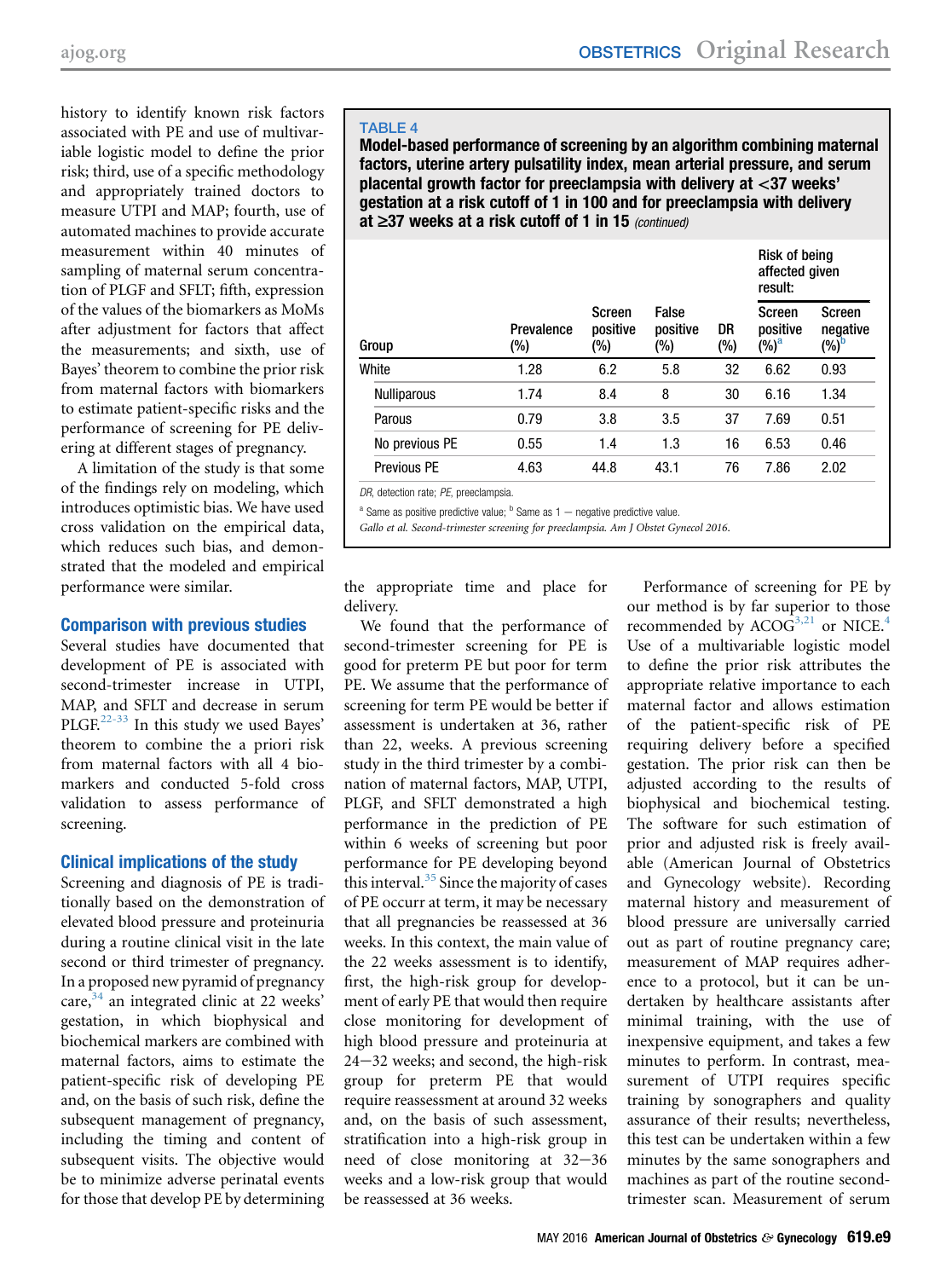<span id="page-9-0"></span>PLGF can be undertaken on the same machines as for free ß-human chorionic gonadotropin and pregnancyassociated plasma protein-A, which are widely used in screening for Down syndrome, but there is an inevitable increase in cost. The study provides data on performance of screening for any combinations of the biomarkers. Ultimately, the choice of test for screening will depend not only on the basis of performance, but also on the feasibility of implementation and health economic considerations.

#### **References**

1. [World Health Organization. Make every](http://refhub.elsevier.com/S0002-9378(15)02345-5/sref1) [mother and child count. Geneva: World Health](http://refhub.elsevier.com/S0002-9378(15)02345-5/sref1) [Report; 2005.](http://refhub.elsevier.com/S0002-9378(15)02345-5/sref1)

2. Knight M, Kenyon S, Brocklehurst P, Neilson J, Shakespeare J, Kurinczuk JJ, eds, on behalf of MBRRACEUK. Saving lives, improving mothers' care - lessons learned to inform future maternity care from the UK and Ireland confidential enquiries into maternal deaths and morbidity 2009- 12. Oxford: National Perinatal Epidemiology Unit, University of Oxford; 2014.

3. [ACOG. First-trimester risk assessment for](http://refhub.elsevier.com/S0002-9378(15)02345-5/sref3) [early-onset preeclampsia. Committee opinion](http://refhub.elsevier.com/S0002-9378(15)02345-5/sref3) [No. 638. Obstet Gynecol 2015;126:e25-7.](http://refhub.elsevier.com/S0002-9378(15)02345-5/sref3)

4. [National Collaborating Centre for Women](http://refhub.elsevier.com/S0002-9378(15)02345-5/sref4)'s and Children'[s Health \(UK\). Hypertension in](http://refhub.elsevier.com/S0002-9378(15)02345-5/sref4) [pregnancy: the management of hypertensive](http://refhub.elsevier.com/S0002-9378(15)02345-5/sref4) [disorders during pregnancy. London: RCOG](http://refhub.elsevier.com/S0002-9378(15)02345-5/sref4) [Press; 2010.](http://refhub.elsevier.com/S0002-9378(15)02345-5/sref4)

5. [Wright D, Syngelaki A, Akolekar R, Poon LC,](http://refhub.elsevier.com/S0002-9378(15)02345-5/sref5) [Nicolaides KH. Competing risks model in](http://refhub.elsevier.com/S0002-9378(15)02345-5/sref5) [screening for preeclampsia by maternal char](http://refhub.elsevier.com/S0002-9378(15)02345-5/sref5)[acteristics and medical history. Am J Obstet](http://refhub.elsevier.com/S0002-9378(15)02345-5/sref5) [Gynecol 2015;213:62.e1-10.](http://refhub.elsevier.com/S0002-9378(15)02345-5/sref5)

6. [Wright D, Akolekar R, Syngelaki A, Poon LC,](http://refhub.elsevier.com/S0002-9378(15)02345-5/sref6) [Nicolaides KH. A competing risks model in early](http://refhub.elsevier.com/S0002-9378(15)02345-5/sref6) [screening for preeclampsia. Fetal Diagn Ther](http://refhub.elsevier.com/S0002-9378(15)02345-5/sref6) [2012;32:171-8.](http://refhub.elsevier.com/S0002-9378(15)02345-5/sref6)

7. [Akolekar R, Syngelaki A, Poon L, Wright D,](http://refhub.elsevier.com/S0002-9378(15)02345-5/sref7) [Nicolaides KH. Competing risks model in early](http://refhub.elsevier.com/S0002-9378(15)02345-5/sref7) [screening for preeclampsia by biophysical and](http://refhub.elsevier.com/S0002-9378(15)02345-5/sref7) [biochemical markers. Fetal Diagn Ther 2013;33:](http://refhub.elsevier.com/S0002-9378(15)02345-5/sref7) [8-15.](http://refhub.elsevier.com/S0002-9378(15)02345-5/sref7)

8. O'[Gorman N, Wright D, Syngelaki A,](http://refhub.elsevier.com/S0002-9378(15)02345-5/sref8) [Akolekar R, Wright A, Poon LC, Nicolaides KH.](http://refhub.elsevier.com/S0002-9378(15)02345-5/sref8) [Competing risks model in screening for pre](http://refhub.elsevier.com/S0002-9378(15)02345-5/sref8)[eclampsia by maternal factors and biomarkers](http://refhub.elsevier.com/S0002-9378(15)02345-5/sref8) at 11-13 weeks' [gestation. Am J Obstet Gyne](http://refhub.elsevier.com/S0002-9378(15)02345-5/sref8)[col 2016;214:103.e1-12](http://refhub.elsevier.com/S0002-9378(15)02345-5/sref8).

9. [Papageorghiou AT, Yu CKH, Bindra R,](http://refhub.elsevier.com/S0002-9378(15)02345-5/sref9) [Pandis G, Nicolaides KN. Multicentre screening](http://refhub.elsevier.com/S0002-9378(15)02345-5/sref9) [for pre-eclampsia and fetal growth restriction by](http://refhub.elsevier.com/S0002-9378(15)02345-5/sref9) [transvaginal uterine artery Doppler at 23 weeks](http://refhub.elsevier.com/S0002-9378(15)02345-5/sref9) [of gestation. Ultrasound Obstet Gynecol](http://refhub.elsevier.com/S0002-9378(15)02345-5/sref9) [2001;18:441-9.](http://refhub.elsevier.com/S0002-9378(15)02345-5/sref9)

10. [Poon LC, Zymeri NA, Zamprakou A,](http://refhub.elsevier.com/S0002-9378(15)02345-5/sref10) [Syngelaki A, Nicolaides KH. Protocol for mea](http://refhub.elsevier.com/S0002-9378(15)02345-5/sref10)[surement of mean arterial pressure at 11-13](http://refhub.elsevier.com/S0002-9378(15)02345-5/sref10) weeks' [gestation. Fetal Diagn Ther 2012;31:](http://refhub.elsevier.com/S0002-9378(15)02345-5/sref10) [42-8](http://refhub.elsevier.com/S0002-9378(15)02345-5/sref10).

11. [Robinson HP, Fleming JE. A critical evalua](http://refhub.elsevier.com/S0002-9378(15)02345-5/sref11)[tion of sonar crown rump length measurements.](http://refhub.elsevier.com/S0002-9378(15)02345-5/sref11) [Br J Obstet Gynaecol 1975;82:702-10.](http://refhub.elsevier.com/S0002-9378(15)02345-5/sref11)

12. [Snijders RJ, Nicolaides KH. Fetal biometry at](http://refhub.elsevier.com/S0002-9378(15)02345-5/sref12) 14-40 weeks' [gestation. Ultrasound Obstet](http://refhub.elsevier.com/S0002-9378(15)02345-5/sref12) [Gynecol 1994;4:34-8](http://refhub.elsevier.com/S0002-9378(15)02345-5/sref12).

13. [Brown MA, Lindheimer MD, de Swiet M, Van](http://refhub.elsevier.com/S0002-9378(15)02345-5/sref13) [Assche A, Moutquin JM. The classi](http://refhub.elsevier.com/S0002-9378(15)02345-5/sref13)fication and [diagnosis of the hypertensive disorders of](http://refhub.elsevier.com/S0002-9378(15)02345-5/sref13) [pregnancy: Statement from the international](http://refhub.elsevier.com/S0002-9378(15)02345-5/sref13) [society for the study of hypertension in preg](http://refhub.elsevier.com/S0002-9378(15)02345-5/sref13)[nancy \(ISSHP\). Hypertens Pregnancy 2001;20:](http://refhub.elsevier.com/S0002-9378(15)02345-5/sref13) [IX-XIV](http://refhub.elsevier.com/S0002-9378(15)02345-5/sref13).

14. [Tayyar A, Guerra L, Wright A, Wright D,](http://refhub.elsevier.com/S0002-9378(15)02345-5/sref14) [Nicolaides KH. Uterine artery pulsatility](http://refhub.elsevier.com/S0002-9378(15)02345-5/sref14) [index in the three trimesters of pregnancy:](http://refhub.elsevier.com/S0002-9378(15)02345-5/sref14) [effects of maternal characteristics and medical](http://refhub.elsevier.com/S0002-9378(15)02345-5/sref14) [history. Ultrasound Obstet Gynecol 2015;45:](http://refhub.elsevier.com/S0002-9378(15)02345-5/sref14) [689-97](http://refhub.elsevier.com/S0002-9378(15)02345-5/sref14).

15. [Wright A, Wright D, Ispas A, Poon LC,](http://refhub.elsevier.com/S0002-9378(15)02345-5/sref15) [Nicolaides KH. Mean arterial pressure in](http://refhub.elsevier.com/S0002-9378(15)02345-5/sref15) [the three trimesters of pregnancy: effects of](http://refhub.elsevier.com/S0002-9378(15)02345-5/sref15) [maternal characteristics and medical history.](http://refhub.elsevier.com/S0002-9378(15)02345-5/sref15) [Ultrasound Obstet Gynecol 2015;45:698-706.](http://refhub.elsevier.com/S0002-9378(15)02345-5/sref15)

16. [Tsiakkas A, Duvdevani N, Wright A,](http://refhub.elsevier.com/S0002-9378(15)02345-5/sref16) [Wright D, Nicolaides KH. Serum placental](http://refhub.elsevier.com/S0002-9378(15)02345-5/sref16) [growth factor in the three trimesters of preg](http://refhub.elsevier.com/S0002-9378(15)02345-5/sref16)[nancy: effects of maternal characteristics and](http://refhub.elsevier.com/S0002-9378(15)02345-5/sref16) [medical history. Ultrasound Obstet Gynecol](http://refhub.elsevier.com/S0002-9378(15)02345-5/sref16) [2015;45:591-8](http://refhub.elsevier.com/S0002-9378(15)02345-5/sref16).

17. [Tsiakkas A, Duvdevani N, Wright A,](http://refhub.elsevier.com/S0002-9378(15)02345-5/sref17) [Wright D, Nicolaides KH. Serum soluble fms-like](http://refhub.elsevier.com/S0002-9378(15)02345-5/sref17) [tyrosine kinase-1 in the three trimesters of](http://refhub.elsevier.com/S0002-9378(15)02345-5/sref17) [pregnancy: effects of maternal characteristics](http://refhub.elsevier.com/S0002-9378(15)02345-5/sref17) [and medical history. Ultrasound Obstet Gynecol](http://refhub.elsevier.com/S0002-9378(15)02345-5/sref17) [2015;45:584-90.](http://refhub.elsevier.com/S0002-9378(15)02345-5/sref17)

18. R Development Core Team. R. A language and environment for statistical computing. Vienna (Austria): R Foundation for Statistical Computing. 2011; ISBN 3-900051-07-0, URL, <http://www.R-project.org/>.

19. Therneau T. A Package for Survival Analysis in S. R package version 2.37-7, 2014; [http://](http://CRAN.R-project.org/package%3dsurvival) [CRAN.R-project.org/package](http://CRAN.R-project.org/package%3dsurvival)=[survival](http://CRAN.R-project.org/package%3dsurvival).

20. [Robin X, Turck N, Hainard A, et al. pROC: an](http://refhub.elsevier.com/S0002-9378(15)02345-5/sref20) open-source package for  $R$  and  $S$  + [to analyze](http://refhub.elsevier.com/S0002-9378(15)02345-5/sref20) [and compare ROC curves. BMC Bioinformatics](http://refhub.elsevier.com/S0002-9378(15)02345-5/sref20) [2011;12:77-84](http://refhub.elsevier.com/S0002-9378(15)02345-5/sref20).

21. [ACOG. Hypertension in pregnancy. Report](http://refhub.elsevier.com/S0002-9378(15)02345-5/sref21) [of the American College of Obstetricians](http://refhub.elsevier.com/S0002-9378(15)02345-5/sref21) and Gynecologists' [task force on hypertension](http://refhub.elsevier.com/S0002-9378(15)02345-5/sref21) [in pregnancy. Obstet Gynecol 2013;122:](http://refhub.elsevier.com/S0002-9378(15)02345-5/sref21) [1122-31](http://refhub.elsevier.com/S0002-9378(15)02345-5/sref21).

22. [Albaiges G, Missfelder-Lobos H, Lees C,](http://refhub.elsevier.com/S0002-9378(15)02345-5/sref22) [Parra M, Nicolaides KH. One-stage screening](http://refhub.elsevier.com/S0002-9378(15)02345-5/sref22) [for pregnancy complications by color doppler](http://refhub.elsevier.com/S0002-9378(15)02345-5/sref22) [assessment of the uterine arteries at 23](http://refhub.elsevier.com/S0002-9378(15)02345-5/sref22) weeks' [gestation. Obstet Gynecol 2000;96:](http://refhub.elsevier.com/S0002-9378(15)02345-5/sref22) [559-64](http://refhub.elsevier.com/S0002-9378(15)02345-5/sref22).

23. [Papageorghiou AT, Yu CK, Bindra R,](http://refhub.elsevier.com/S0002-9378(15)02345-5/sref23) [Pandis G, Nicolaides KH. Multicenter screening](http://refhub.elsevier.com/S0002-9378(15)02345-5/sref23) [for pre-eclampsia and fetal growth restriction by](http://refhub.elsevier.com/S0002-9378(15)02345-5/sref23) [transvaginal uterine artery Doppler at 23 weeks](http://refhub.elsevier.com/S0002-9378(15)02345-5/sref23) [of gestation. Ultrasound Obstet Gynecol](http://refhub.elsevier.com/S0002-9378(15)02345-5/sref23) [2001;18:441-9](http://refhub.elsevier.com/S0002-9378(15)02345-5/sref23).

24. [Yu CK, Smith GC, Papageorghiou AT,](http://refhub.elsevier.com/S0002-9378(15)02345-5/sref24) [Cacho AM, Nicolaides KH. An integrated model](http://refhub.elsevier.com/S0002-9378(15)02345-5/sref24) [for the prediction of preeclampsia using](http://refhub.elsevier.com/S0002-9378(15)02345-5/sref24) [maternal factors and uterine artery Doppler](http://refhub.elsevier.com/S0002-9378(15)02345-5/sref24) [velocimetry in unselected low-risk women. Am J](http://refhub.elsevier.com/S0002-9378(15)02345-5/sref24) [Obstet Gynecol 2005;193:429-36](http://refhub.elsevier.com/S0002-9378(15)02345-5/sref24).

25. [Cnossen JS, Morris RK, ter Riet G, et al. Use](http://refhub.elsevier.com/S0002-9378(15)02345-5/sref25) [of uterine artery Doppler ultrasonography to](http://refhub.elsevier.com/S0002-9378(15)02345-5/sref25) [predict pre-eclampsia and intrauterine growth](http://refhub.elsevier.com/S0002-9378(15)02345-5/sref25) [restriction: a systematic review and meta](http://refhub.elsevier.com/S0002-9378(15)02345-5/sref25)[analysis. CMAJ 2008;178:701-11](http://refhub.elsevier.com/S0002-9378(15)02345-5/sref25).

26. [Gallo DM, Poon LC, Akolekar R,](http://refhub.elsevier.com/S0002-9378(15)02345-5/sref26) [Syngelaki A, Nicolaides KH. Prediction of pre](http://refhub.elsevier.com/S0002-9378(15)02345-5/sref26)[eclampsia by uterine artery Doppler at 20-24](http://refhub.elsevier.com/S0002-9378(15)02345-5/sref26) weeks' [gestation. Fetal Diagn Ther 2013;34:](http://refhub.elsevier.com/S0002-9378(15)02345-5/sref26) [241-7](http://refhub.elsevier.com/S0002-9378(15)02345-5/sref26).

27. [Onwudiwe N, Yu CK, Poon LCY,](http://refhub.elsevier.com/S0002-9378(15)02345-5/sref27) [Spiliopoulos I, Nicolaides KH. Prediction of pre](http://refhub.elsevier.com/S0002-9378(15)02345-5/sref27)[eclampsia by a combination of maternal history,](http://refhub.elsevier.com/S0002-9378(15)02345-5/sref27) [uterine artery Doppler and mean arterial pres](http://refhub.elsevier.com/S0002-9378(15)02345-5/sref27)[sure. Ultrasound Obstet Gynecol 2008;32:](http://refhub.elsevier.com/S0002-9378(15)02345-5/sref27) [877-83](http://refhub.elsevier.com/S0002-9378(15)02345-5/sref27).

28. [Gallo DM, Poon LC, Fernandez M, Wright D,](http://refhub.elsevier.com/S0002-9378(15)02345-5/sref28) [Nicolaides KH. Prediction of preeclampsia by](http://refhub.elsevier.com/S0002-9378(15)02345-5/sref28) [mean arterial pressure at 11-13 and 20-24](http://refhub.elsevier.com/S0002-9378(15)02345-5/sref28) weeks' [gestation. Fetal Diagn Ther 2014;36:](http://refhub.elsevier.com/S0002-9378(15)02345-5/sref28) [28-37](http://refhub.elsevier.com/S0002-9378(15)02345-5/sref28).

29. [Stepan H, Unversucht A, Wessel N, Faber R.](http://refhub.elsevier.com/S0002-9378(15)02345-5/sref29) [Predictive value of maternal angiogenic factors in](http://refhub.elsevier.com/S0002-9378(15)02345-5/sref29) [second trimester pregnancies with abnormal](http://refhub.elsevier.com/S0002-9378(15)02345-5/sref29) [uterine perfusion. Hypertension 2007;49:](http://refhub.elsevier.com/S0002-9378(15)02345-5/sref29) [818-24](http://refhub.elsevier.com/S0002-9378(15)02345-5/sref29).

30. [Espinoza J, Romero R, Nien JK, et al.](http://refhub.elsevier.com/S0002-9378(15)02345-5/sref30) Identifi[cation of patients at risk for early onset](http://refhub.elsevier.com/S0002-9378(15)02345-5/sref30) [and/or severe preeclampsia with the use of](http://refhub.elsevier.com/S0002-9378(15)02345-5/sref30) [uterine artery Doppler velocimetry and placental](http://refhub.elsevier.com/S0002-9378(15)02345-5/sref30) [growth factor. Am J Obstet Gynecol 2007;196:](http://refhub.elsevier.com/S0002-9378(15)02345-5/sref30) [326.e1-13.](http://refhub.elsevier.com/S0002-9378(15)02345-5/sref30)

31. [Diab AE, El-Behery MM, Ebrahiem MA,](http://refhub.elsevier.com/S0002-9378(15)02345-5/sref31) [Shehata AE. Angiogenic factors for the predic](http://refhub.elsevier.com/S0002-9378(15)02345-5/sref31)[tion of pre-eclampsia in women with abnormal](http://refhub.elsevier.com/S0002-9378(15)02345-5/sref31) [midtrimester uterine artery Doppler velocimetry.](http://refhub.elsevier.com/S0002-9378(15)02345-5/sref31) [Int J Gynaecol Obstet 2008;102:146-51.](http://refhub.elsevier.com/S0002-9378(15)02345-5/sref31)

32. [Crispi F, Llurba E, Domínguez C, Martín-](http://refhub.elsevier.com/S0002-9378(15)02345-5/sref32)[Gallán P, Cabero L, Gratacós E. Predictive value](http://refhub.elsevier.com/S0002-9378(15)02345-5/sref32) [of angiogenic factors and uterine artery Doppler](http://refhub.elsevier.com/S0002-9378(15)02345-5/sref32) [for early- versus late-onset pre-eclampsia and](http://refhub.elsevier.com/S0002-9378(15)02345-5/sref32) [intrauterine growth restriction. Ultrasound](http://refhub.elsevier.com/S0002-9378(15)02345-5/sref32) [Obstet Gynecol 2008;31:303-9.](http://refhub.elsevier.com/S0002-9378(15)02345-5/sref32)

33. [Savvidou MD, Noori M, Anderson JM,](http://refhub.elsevier.com/S0002-9378(15)02345-5/sref33) [Hingorani AD, Nicolaides KH. Maternal endo](http://refhub.elsevier.com/S0002-9378(15)02345-5/sref33)[thelial function and serum concentrations of](http://refhub.elsevier.com/S0002-9378(15)02345-5/sref33) [placental growth factor and soluble endoglin in](http://refhub.elsevier.com/S0002-9378(15)02345-5/sref33) [women with abnormal placentation. Ultrasound](http://refhub.elsevier.com/S0002-9378(15)02345-5/sref33) [Obstet Gynecol 2008;32:871-6.](http://refhub.elsevier.com/S0002-9378(15)02345-5/sref33)

34. [Nicolaides KH. Turning the pyramid of pre](http://refhub.elsevier.com/S0002-9378(15)02345-5/sref34)[natal care. Fetal Diagn Ther 2011;29:183-96](http://refhub.elsevier.com/S0002-9378(15)02345-5/sref34).

35. [Garcia-Tizon Larroca S, Tayyar A, Poon LC,](http://refhub.elsevier.com/S0002-9378(15)02345-5/sref35) [Wright D, Nicolaides KH. Competing risks model](http://refhub.elsevier.com/S0002-9378(15)02345-5/sref35) [in screening for preeclampsia by biophysical and](http://refhub.elsevier.com/S0002-9378(15)02345-5/sref35) [biochemical markers at 30-33 weeks](http://refhub.elsevier.com/S0002-9378(15)02345-5/sref35)' gestation. [Fetal Diagn Ther 2014;36:9-17](http://refhub.elsevier.com/S0002-9378(15)02345-5/sref35).

#### Author and article information

From the Harris Birthright Research Centre for Fetal Medicine, King's College, London, United Kingdom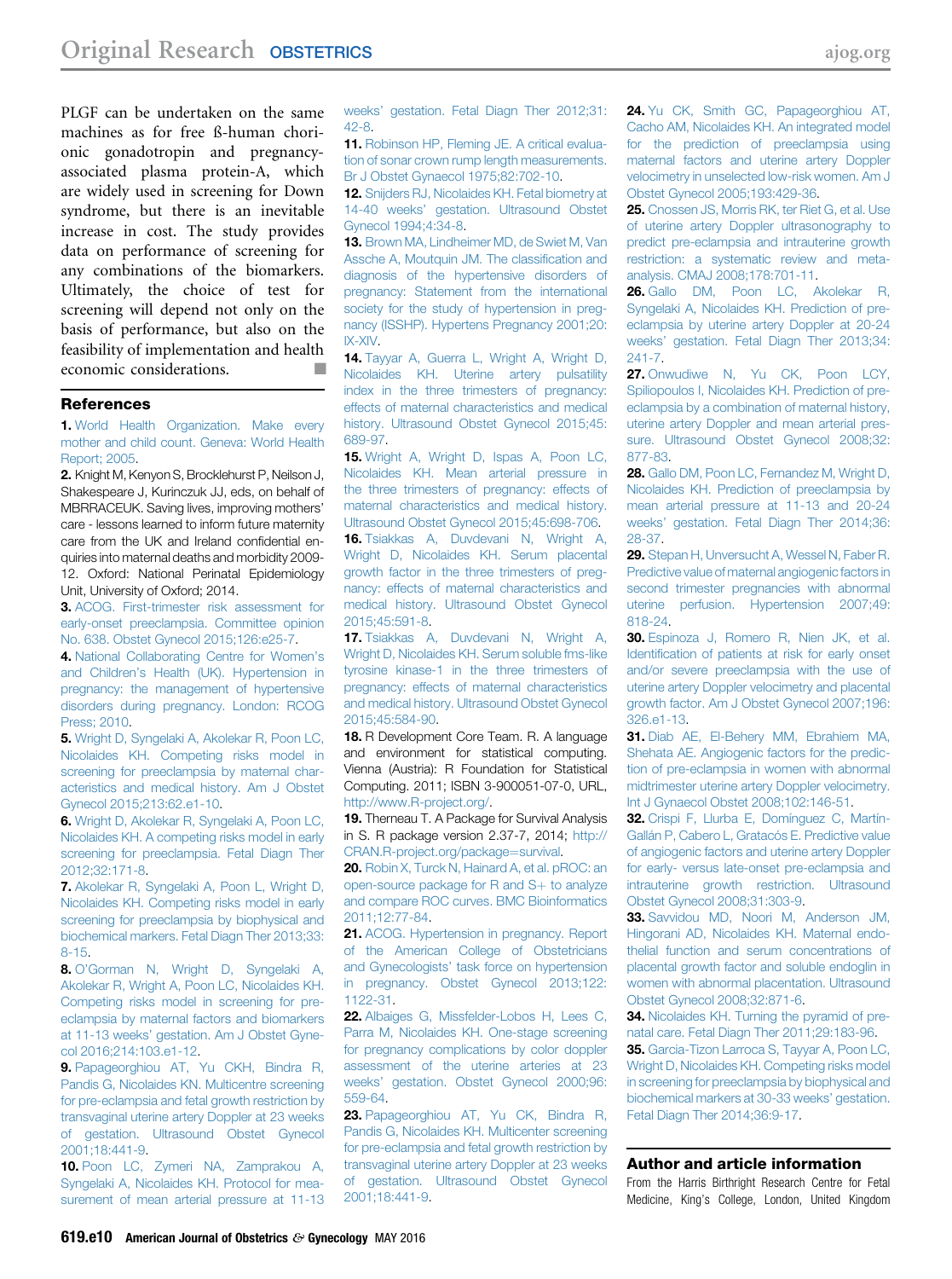(Drs Gallo, Casanova, Campanero, and Nicolaides), and the Institute of Health Research, University of Exeter, Exeter, United Kingdom (Dr Wright).

Received Sept. 3, 2015; revised Oct. 3, 2015; accepted Nov. 19, 2015.

The authors report no conflict of interest.

The study was supported by a grant from the Fetal Medicine Foundation (Charity No: 1037116). The reagents and equipment for the measurement of serum placental growth factor and soluble fms-like tyrosine kinase-1 were provided by Roche Diagnostics Limited. This paper is part of the PhD thesis of Dahiana Gallo for Universidad de Granada, Spain.

Corresponding author: Kypros H. Nicolaides, MD. [kypros@fetalmedicine.com](mailto:kypros@fetalmedicine.com)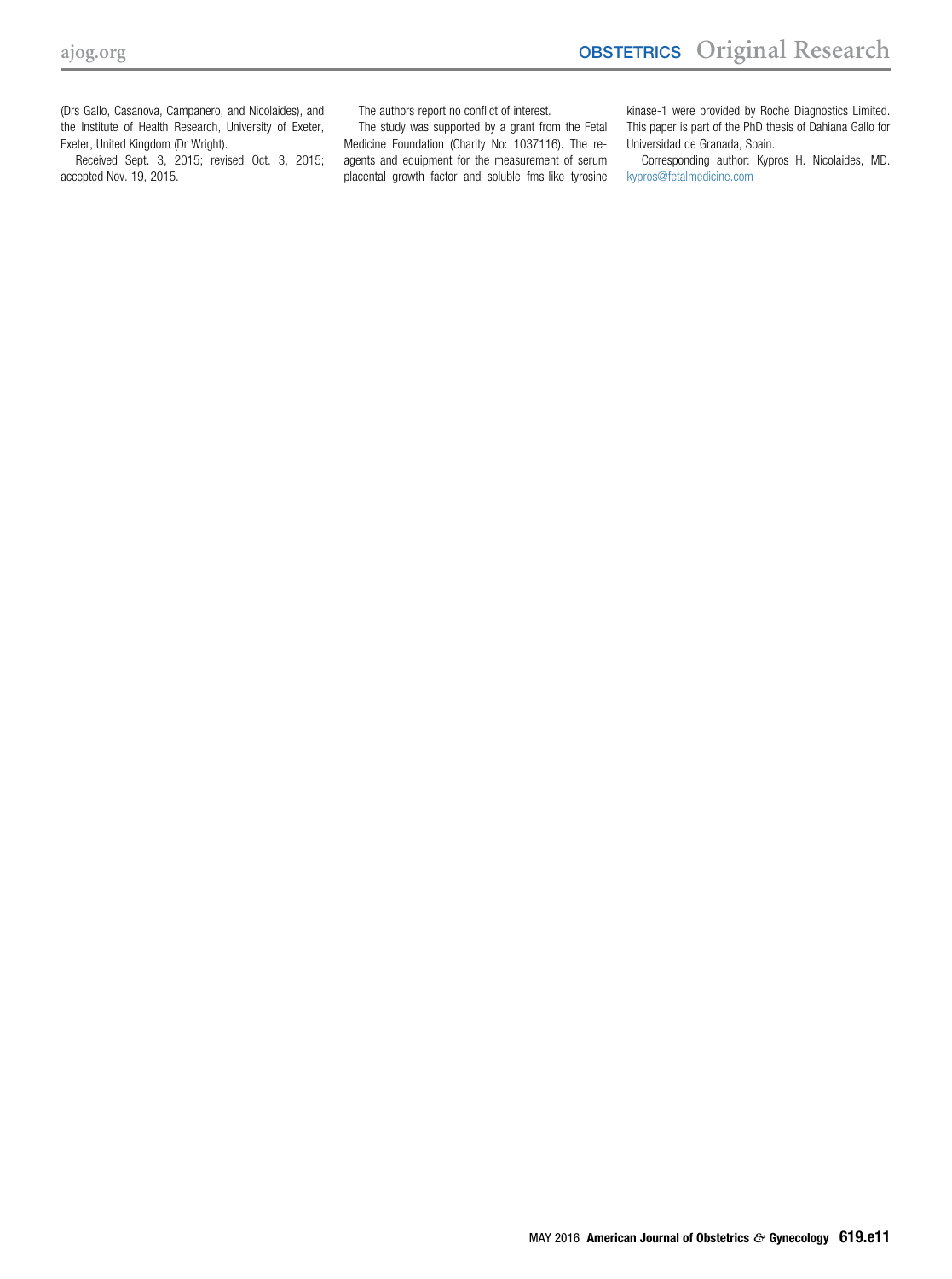# <span id="page-11-0"></span>Characteristics of the population with complete data on all biomarkers

| Variable                                        | Unaffected ( $n = 7295$ ) | Preeclampsia ( $n = 268$ )     | $PH (n = 185)$                 |
|-------------------------------------------------|---------------------------|--------------------------------|--------------------------------|
| Maternal age in years, median (IQR)             | 30.9 (26.4, 34.6)         | 31.5 (26.5, 35.6)              | 31.2 (27.1, 35.7)              |
| Maternal weight in kg, median (IQR)             | 71.0 (63.0, 82.0)         | 78.0 (68.5, 91.5) <sup>a</sup> | 77.0 (69.0, 87.8) <sup>a</sup> |
| Maternal height in cm, median (IQR)             | 165 (160, 169)            | 164 (160, 168)                 | 164 (160, 169)                 |
| Body mass index, median (IQR)                   | 26.1 (23.4, 29.9)         | 28.7 (25.4, 33.2) <sup>a</sup> | 28.1 (25.7, 32.6) <sup>a</sup> |
| Gestational age in weeks, median (IQR)          | 21.8 (21.2, 22.1)         | 22.0 (21.1, 22.2)              | 22.0 (21.2, 22.1)              |
| Racial origin                                   |                           | a                              | $\mathbf{a}$                   |
| White, $n$ $%$                                  | 5596 (76.7)               | 170 (63.4%)                    | 121 (65.4%)                    |
| Afro-Caribbean, n (%)                           | 1127 (15.5)               | 79 (29.5%)                     | 44 (23.8%)                     |
| South Asian, n (%)                              | 299 (4.1)                 | $9(3.4\%)$                     | 13 (7.0%)                      |
| East Asian, n (%)                               | 134 (1.8)                 | $6(2.2\%)$                     | $2(1.1\%)$                     |
| Mixed, n (%)                                    | 139 (1.9)                 | 4(1.5%)                        | 5(2.7%)                        |
| <b>Medical history</b>                          |                           |                                |                                |
| Chronic hypertension, n (%)                     | 80(1.1)                   | 30 $(11.2)^a$                  | 0(0.0)                         |
| Diabetes mellitus, n (%)                        | 73 (1.0)                  | $8(3.0)^a$                     | 1(0.5)                         |
| SLE/APS, n (%)                                  | 10(0.1)                   | 0(0.0)                         | 1(0.5)                         |
| Conception                                      |                           | $\mathbf a$                    | $\mathbf a$                    |
| Natural, n (%)                                  | 7050 (96.6)               | 253 (94.4)                     | 174 (94.1)                     |
| In vitro fertilization, n (%)                   | 181(2.5)                  | 9(3.4)                         | 4(2.2)                         |
| Ovulation induction drugs, n (%)                | 64 (0.9)                  | 6(2.2)                         | 7(3.8)                         |
| Family history of preeclampsia, n (%)           | 215(3.0)                  | 16 $(6.0)^a$                   | 11(6.0)                        |
| Parity                                          |                           | a                              | $\mathbf{a}$                   |
| Nulliparous, n (%)                              | 3433 (47.1)               | 169 (63.06%)                   | 123 (66.5)                     |
| Parous with no previous PE, n (%)               | 3623 (49.7)               | 58 (21.64%)                    | 49 (26.5)                      |
| Parous with previous PE, n (%)                  | 239 (3.3)                 | 41 (15.30%)                    | 13(7.0)                        |
| Inter-pregnancy interval in years, median (IQR) | $3.1$ (2.0, 5.0)          | 4.3 $(2.5, 6.3)^d$             | 3.3(2.2, 5.5)                  |
| Outcome                                         |                           |                                |                                |
| Delivery at $<$ 32 weeks, n (%)                 | 41 $(0.6)$                | 13 (4.9%)                      | 1(0.5)                         |
| Delivery at $<$ 37 weeks, n (%)                 | 377 (5.2)                 | 62 (23.1%)                     | 11(6.0)                        |

Comparisons with unaffected group were by  $\chi^2$  or Fisher exact test for categorical variables and Mann-Whitney U test for continuous variables.

APS, antiphospholipid syndrome; IQR, interquartile range; PE, preeclampsia; PIH, pregnancy-induced hypertension; SLE, systemic lupus erythematosus.

<sup>a</sup> Significance value  $P < .05$ .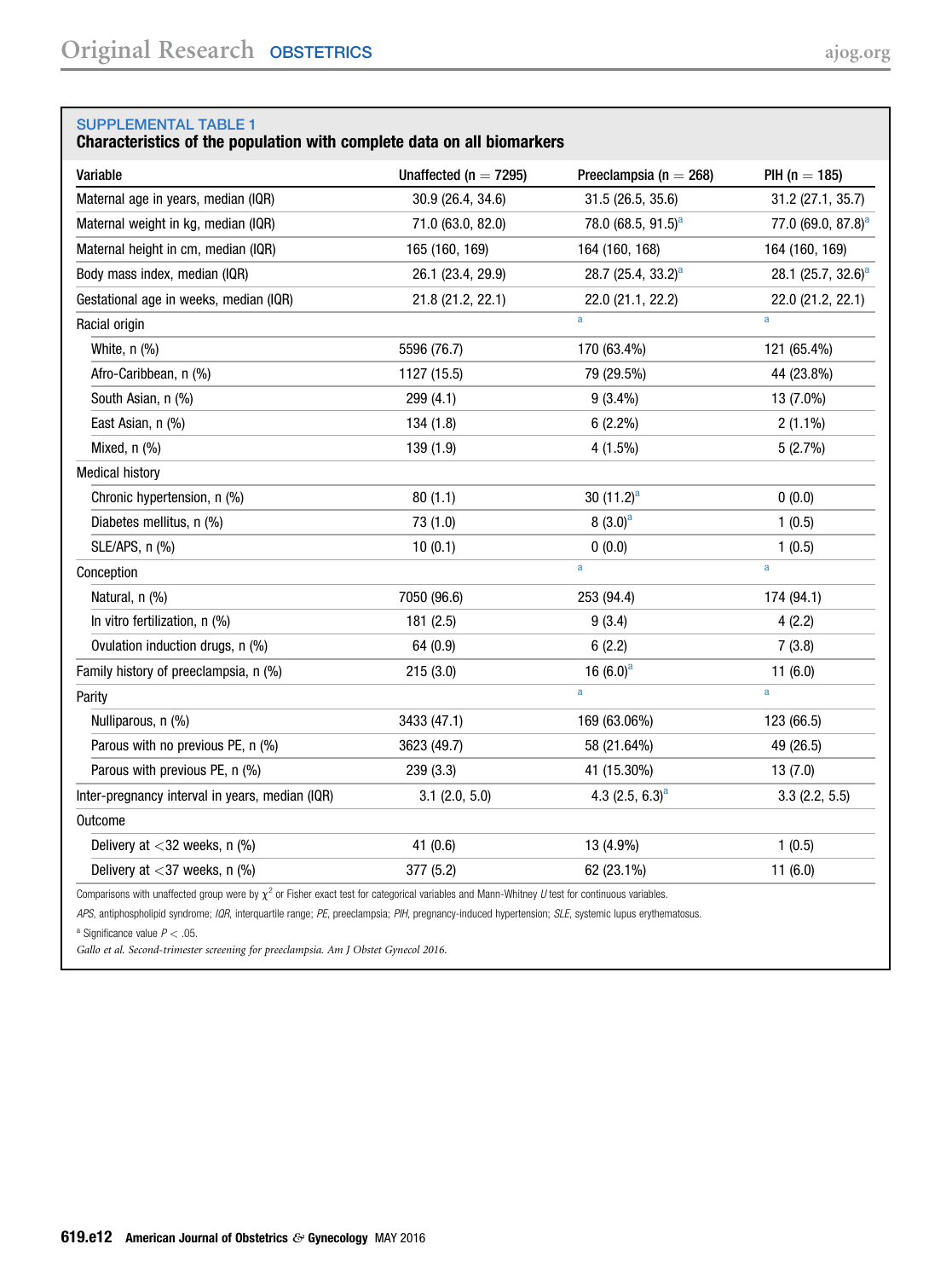<span id="page-12-0"></span>

| <b>SUPPLEMENTAL TABLE 2</b><br>Fitted regression models for marker $log_{10}$ multiple of the median (MoM)<br>values on gestation at time of delivery for pregnancies with preeclampsia |                                                                                                                      |  |  |  |  |  |  |  |  |
|-----------------------------------------------------------------------------------------------------------------------------------------------------------------------------------------|----------------------------------------------------------------------------------------------------------------------|--|--|--|--|--|--|--|--|
| <b>Biomarker</b>                                                                                                                                                                        | Estimate (95% confidence interval)                                                                                   |  |  |  |  |  |  |  |  |
| Uterine artery pulsatility index                                                                                                                                                        |                                                                                                                      |  |  |  |  |  |  |  |  |
| Intercept                                                                                                                                                                               | $0.34798$ (0.324785, 0.37117)                                                                                        |  |  |  |  |  |  |  |  |
| Slope                                                                                                                                                                                   | -0.0195256 (-0.021237, -0.01781)                                                                                     |  |  |  |  |  |  |  |  |
| Mean arterial pressure                                                                                                                                                                  |                                                                                                                      |  |  |  |  |  |  |  |  |
| Intercept                                                                                                                                                                               | 0.063088 (0.049141, 0.07704)                                                                                         |  |  |  |  |  |  |  |  |
| Slope                                                                                                                                                                                   | $-0.002842$ ( $-0.00377$ , $-0.00191$ )                                                                              |  |  |  |  |  |  |  |  |
| Placental growth factor                                                                                                                                                                 |                                                                                                                      |  |  |  |  |  |  |  |  |
| Intercept                                                                                                                                                                               | -1.11759 (-1.436384, -0.7988)                                                                                        |  |  |  |  |  |  |  |  |
| Slope                                                                                                                                                                                   | 0.078571 (0.048763, 0.10838)                                                                                         |  |  |  |  |  |  |  |  |
| Soluble fms-like tyrosine kinase-1                                                                                                                                                      |                                                                                                                      |  |  |  |  |  |  |  |  |
| Intercept                                                                                                                                                                               | 0.585767 (0.621931, 1.73667)                                                                                         |  |  |  |  |  |  |  |  |
| Slope                                                                                                                                                                                   | $-0.052772$ ( $-0.097567$ , $-0.05974$ )                                                                             |  |  |  |  |  |  |  |  |
|                                                                                                                                                                                         | In the regression models, gestational age was centered at 24 weeks so the intercept represents the mean at 24 weeks. |  |  |  |  |  |  |  |  |

Gallo et al. Second-trimester screening for preeclampsia. Am J Obstet Gynecol 2016.

# SUPPLEMENTAL TABLE 3

Standard deviations and correlations, with 95% confidence limits, for log<sub>10</sub> multiples of the median biomarker values

|                     |        | No preeclampsia                        |      | Preeclampsia                           |                                        |  |  |
|---------------------|--------|----------------------------------------|------|----------------------------------------|----------------------------------------|--|--|
|                     | n      | Value                                  | n    | Value                                  | Pooled                                 |  |  |
| Standard deviation  |        |                                        |      |                                        |                                        |  |  |
| <b>MAP</b>          | 30,261 | 0.036279(0.035992, 0.03657)            | 859  | 0.040576 (0.038741, 0.042593)          | 0.036403 (0.036119, 0.036692)          |  |  |
| <b>UTPI</b>         | 65,762 | 0.113026 (0.112418, 0.113641)          | 1843 | 0.137039 (0.13275, 0.141616)           | 0.113746 (0.113143, 0.114357)          |  |  |
| <b>PLGF</b>         | 9947   | 0.199612 (0.196865, 0.202438)          | 335  | 0.243466 (0.226296, 0.263476)          | 0.201017 (0.198296, 0.203815)          |  |  |
| <b>SFLT</b>         | 7797   | 0.212704 (0.209404, 0.216111)          | 282  | 0.22947 (0.211936, 0.250191)           | 0.213306 (0.210053, 0.216661)          |  |  |
| Correlations        |        |                                        |      |                                        |                                        |  |  |
| MAP and UTPI        | 28,631 | $-0.0412$ ( $-0.05246$ , $-0.02993$ )  | 817  | $-0.02828$ ( $-0.09514$ , $0.03885$ )  | $-0.0412$ ( $-0.05246$ , $-0.02993$ )  |  |  |
| MAP and PLGF        | 9667   | $-0.05417$ $(-0.06542, -0.04292)$      | 324  | $-0.08371$ $(-0.14991, -0.01675)$      | $-0.05417$ ( $-0.06542$ , $-0.04292$ ) |  |  |
| <b>MAP and SFLT</b> | 7621   | 0.0439(0.03264, 0.05516)               | 271  | $0.04954$ (-0.01757, 0.1162)           | 0.0439(0.03264, 0.05516)               |  |  |
| UTPI and PLGF       | 9735   | $-0.07356$ ( $-0.08116$ , $-0.06595$ ) | 329  | $-0.07031$ $(-0.11566, -0.02467)$      | $-0.07356$ ( $-0.08116$ , $-0.06595$ ) |  |  |
| UTPI and SFLT       | 7639   | $-0.16083$ $(-0.16827, -0.15336)$      | 277  | $-0.14624$ ( $-0.19069$ , $-0.10119$ ) | $-0.16083$ $(-0.16827, -0.15336)$      |  |  |
| PLGF and SFLT       | 7790   | 0.19361 (0.17454, 0.21253)             | 282  | $0.08523$ (-0.02262, 0.19112)          | 0.19361 (0.17454, 0.21253)             |  |  |

Pooled refers to estimates obtained from pooling data for the preeclampsia and no preeclampsia groups.

MAP, mean arterial pressure; PLGF, placental growth factor; SFLT, soluble fms-like tyrosine kinase-1; UTPI, uterine artery pulsatility index.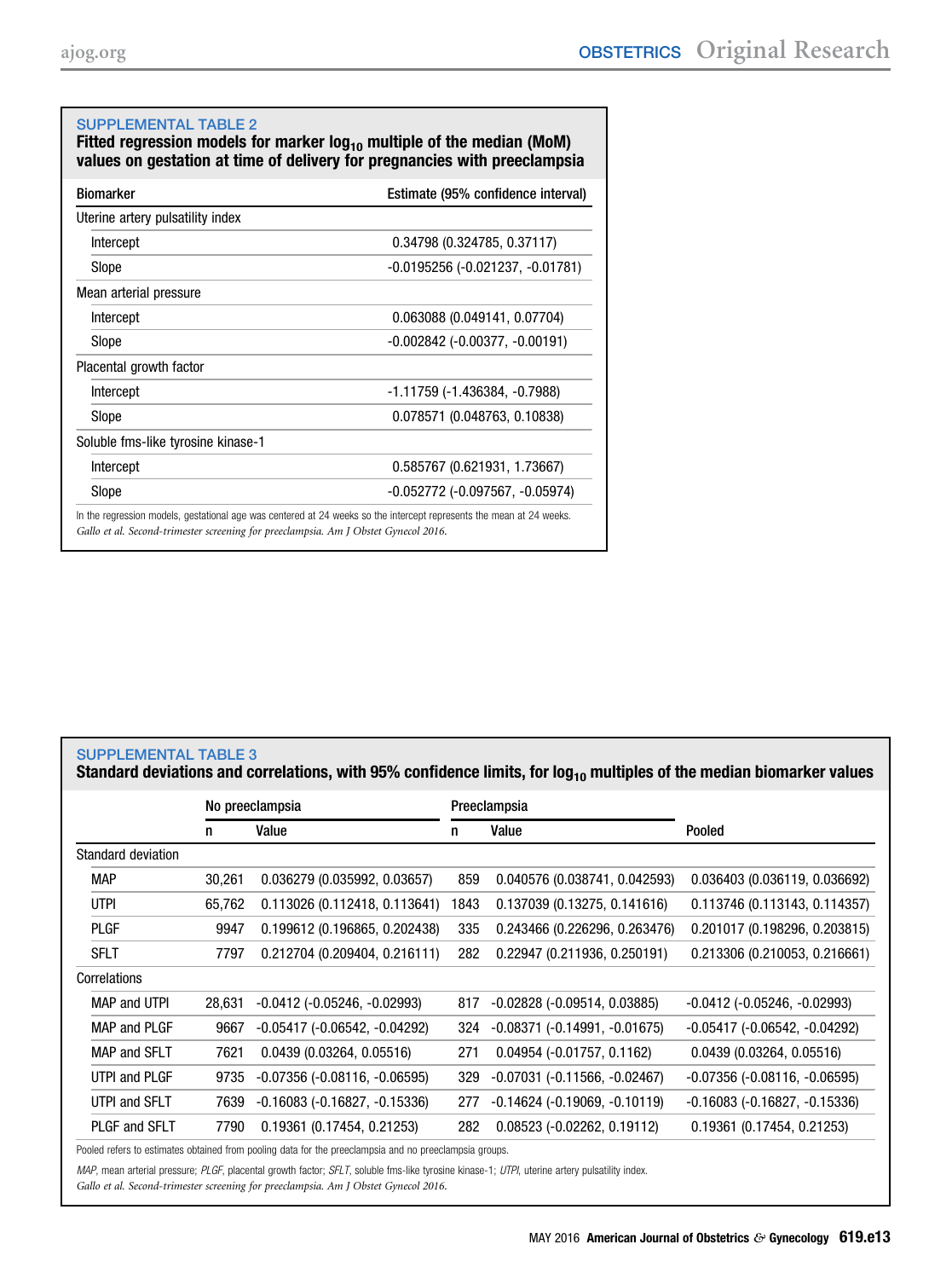<span id="page-13-0"></span>Empirical detection rate with 95% confidence interval, at false-positive rate of 5% and 10%, in screening for preeclampsia with delivery at <37 and  $\geq$ 37 weeks' gestation by maternal factors and combinations of biomarkers

|                                 |              | Preeclampsia at <37 weeks |                 |                |             | Preeclampsia at $\geq$ 37 weeks |               |             |                |             |  |
|---------------------------------|--------------|---------------------------|-----------------|----------------|-------------|---------------------------------|---------------|-------------|----------------|-------------|--|
| Method of                       |              | <b>FPR 5%</b>             |                 | <b>FPR 10%</b> |             |                                 | <b>FPR 5%</b> |             | <b>FPR 10%</b> |             |  |
| screening                       | History<br>n |                           | <b>Combined</b> | History        | Combined    | n                               | History       | Combined    | History        | Combined    |  |
| History                         | 790          | 34 (30, 37)               | 34 (30, 37)     | 47 (43, 50)    | 47 (43, 50) | 1958                            | 27 (25, 29)   | 27 (25, 29) | 37 (35, 40)    | 37 (35, 40) |  |
| <b>MAP</b>                      | 223          | 37 (30, 43)               | 44 (38, 51)     | 48 (41, 55)    | 59 (52, 66) | 636                             | 30 (26, 34)   | 32 (29, 36) | 41 (37, 45)    | 47 (43, 51) |  |
| <b>UTPI</b>                     | 520          | 37 (33, 41)               | 63 (58, 67)     | 49 (45, 53)    | 73 (69, 77) | 1323                            | 28 (25, 30)   | 30 (27, 32) | 38 (36, 41)    | 42 (40, 45) |  |
| <b>PLGF</b>                     | 81           | 35 (24, 46)               | 56 (44, 67)     | 52 (40, 63)    | 70 (59, 80) | 254                             | 28 (22, 33)   | 28 (22, 33) | 37 (31, 44)    | 37 (31, 44) |  |
| <b>SFLT</b>                     | 69           | 30 (20, 43)               | 32 (21, 44)     | 46 (34, 59)    | 54 (41, 66) | 213                             | 28 (22, 34)   | 28 (22, 34) | 37 (31, 44)    | 37(31, 44)  |  |
| MAP, UTPI                       | 211          | 37 (30, 44)               | 74 (67, 80)     | 48 (41, 55)    | 82 (76, 87) | 606                             | 30(26, 33)    | 34 (30, 38) | 40 (36, 44)    | 49 (44, 53) |  |
| MAP, PLGF                       | 75           | 37 (26, 49)               | 67 (55, 77)     | 52 (40, 64)    | 75 (63, 84) | 249                             | 27 (22, 33)   | 28 (22, 34) | 37 (31, 43)    | 41 (35, 47) |  |
| MAP, SFLT                       | 63           | 33 (22, 46)               | 51 (38, 64)     | 46 (33, 59)    | 65 (52, 77) | 208                             | 27 (21, 33)   | 28 (22, 35) | 37 (30, 43)    | 42 (35, 49) |  |
| UTPI, PLGF                      | 79           | 35 (25, 47)               | 67 (56, 77)     | 52 (40, 63)    | 81 (71, 89) | 250                             | 27 (21, 33)   | 26 (21, 32) | 37 (31, 43)    | 38 (32, 44) |  |
| UTPI, SFLT                      | 67           | 31 (21, 44)               | 64 (52, 76)     | 46 (34, 59)    | 73 (61, 83) | 210                             | 27 (21, 34)   | 27 (21, 34) | 37 (30, 44)    | 39 (32, 46) |  |
| PLGF, SFLT                      | 69           | 30 (20, 43)               | 54 (41, 66)     | 46 (34, 59)    | 65 (53, 76) | 213                             | 28 (22, 34)   | 28 (22, 34) | 37 (31, 44)    | 37 (31, 44) |  |
| MAP, UTPI, PLGF                 | 74           | 38 (27, 50)               | 72 (60, 81)     | 53 (41, 64)    | 85 (75, 92) | 246                             | 26 (21, 32)   | 28 (22, 34) | 37 (31, 43)    | 43 (37, 50) |  |
| MAP, UTPI, SFLT                 | 62           | 34 (22, 47)               | 73 (60, 83)     | 47 (34, 60)    | 81 (69, 90) | 206                             | 27 (21, 33)   | 30 (23, 36) | 36 (30, 43)    | 43 (36, 50) |  |
| MAP, PLGF, SFLT                 | 63           | 33 (22, 46)               | 57 (44, 70)     | 46 (33, 59)    | 73 (60, 83) | 208                             | 27 (21, 33)   | 27 (21, 34) | 37 (30, 43)    | 42 (36, 49) |  |
| UTPI, PLGF, SFLT                | 67           | 31 (21, 44)               | 67 (55, 78)     | 46 (34, 59)    | 82 (71, 90) | 210                             | 27 (21, 34)   | 26 (20, 32) | 37 (30, 44)    | 38 (31, 45) |  |
| MAP, UTPI, PLGF,<br><b>SFLT</b> | 62           | 34 (22, 47)               | 73 (60, 83)     | 47 (34, 60)    | 85 (74, 93) | 206                             | 27 (21, 33)   | 27 (21, 33) | 36 (30, 43)    | 42 (35, 49) |  |

The performance of screening with history varies with each biomarker or their combination because of differences in composition of the studied populations.

FPR, false-positive rate; MAP, mean arterial pressure; PLGF, placental growth factor; SFLT, soluble fms-like tyrosine kinase-1; UTPI, uterine artery pulsatility index.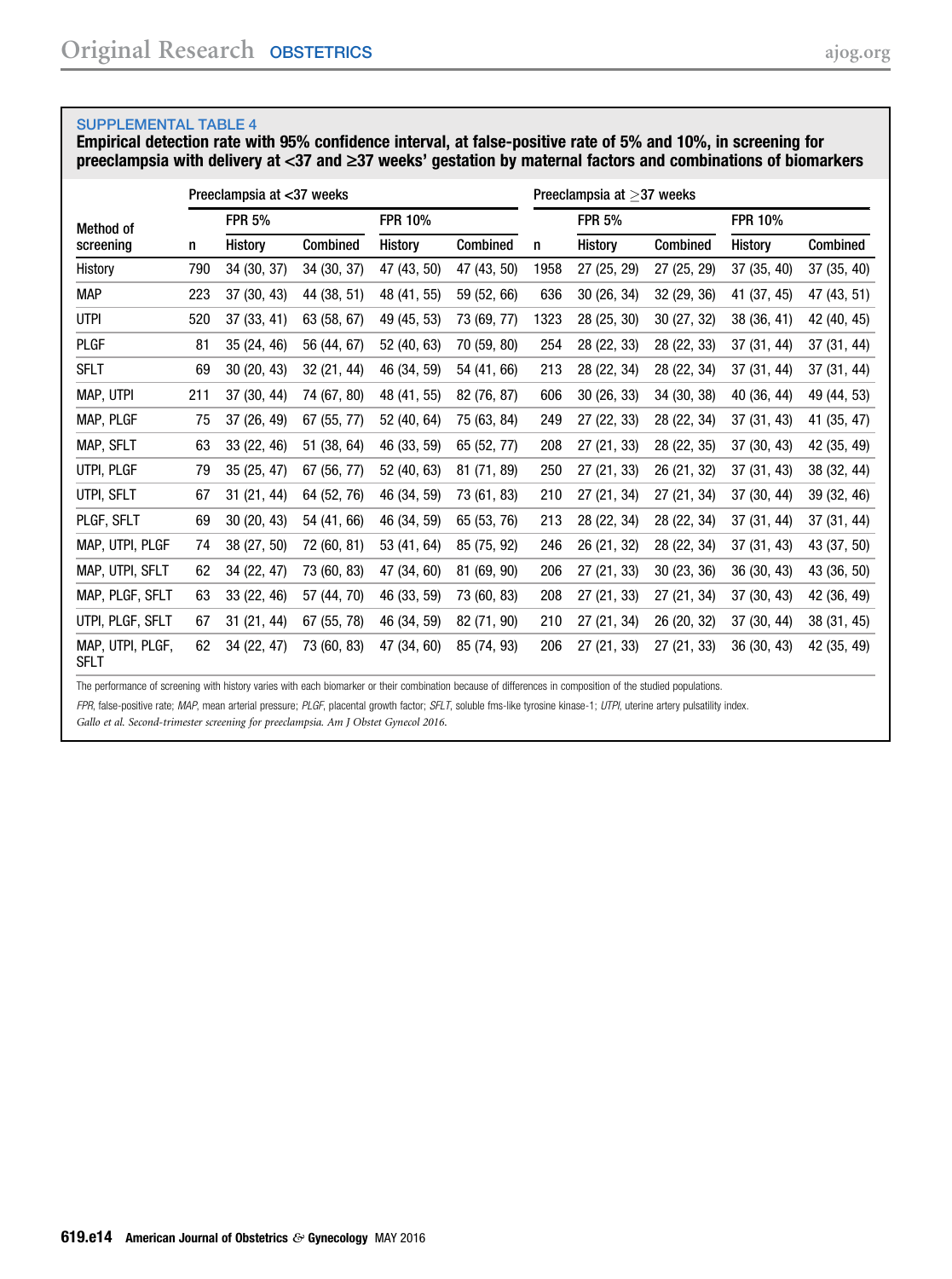Empirical detection rate with 95% confidence interval, at false-positive rate of 5% and 10%, in screening for preeclampsia with delivery at <32 and 32 $^{\mathrm {+0}}$  to 36 $^{\mathrm {+6}}$  weeks' gestation by maternal factors and combinations of biomarkers

|                                 |     | Preeclampsia at <32 weeks |               |             | Preeclampsia at $32^{+0}$ to $36^{+6}$ weeks |     |               |             |                |             |
|---------------------------------|-----|---------------------------|---------------|-------------|----------------------------------------------|-----|---------------|-------------|----------------|-------------|
| <b>Method of</b>                |     | <b>FPR 5%</b>             |               |             |                                              |     | <b>FPR 5%</b> |             | <b>FPR 10%</b> |             |
| screening                       | n   | History                   | Combined      | History     | Combined                                     | n   | History       | Combined    | History        | Combined    |
| History                         | 205 | 41 (35, 49)               | 41 (35, 49)   | 52 (45, 59) | 52 (45, 59)                                  | 585 | 31 (27, 35)   | 31 (27, 35) | 45 (41, 49)    | 45 (41, 49) |
| <b>MAP</b>                      | 60  | 50 (37, 63)               | 57 (43, 69)   | 65 (52, 77) | 72 (59, 83)                                  | 163 | 32 (25, 40)   | 39 (32, 43) | 42 (34, 50)    | 55 (47, 62) |
| <b>UTPI</b>                     | 148 | 46 (38, 54)               | 82 (75, 88)   | 56 (48, 64) | 87 (81, 92)                                  | 372 | 33 (29, 38)   | 57 (52, 75) | 46 (41, 51)    | 68 (63, 72) |
| PLGF                            | 19  | 42 (20, 67)               | 89 (67, 99)   | 68 (43, 87) | 89 (67, 99)                                  | 62  | 32 (21, 45)   | 45 (32, 67) | 47 (34, 60)    | 68 (55, 79) |
| <b>SFLT</b>                     | 15  | 40 (16, 68)               | 60 (32, 84)   | 67 (38, 88) | 73 (45, 92)                                  | 54  | 28 (16, 42)   | 26 (15, 32) | 41 (28, 55)    | 48 (34, 62) |
| MAP, UTPI                       | 57  | 49 (36, 63)               | 95 (85, 99)   | 65 (51, 77) | 96 (88, 100)                                 | 154 | 32(25, 40)    | 66 (58, 85) | 42 (34, 50)    | 76 (68, 82) |
| MAP, PLGF                       | 17  | 47 (23, 72)               | 88 (64, 99)   | 71 (44, 90) | 94 (71, 100)                                 | 58  | 34 (22, 48)   | 60 (47, 64) | 47 (33, 60)    | 69 (55, 80) |
| MAP, SFLT                       | 13  | 46 (19, 75)               | 69 (39, 91)   | 69 (39, 91) | 77 (46, 95)                                  | 50  | 30(18, 45)    | 46 (32, 39) | 40 (26, 55)    | 62 (47, 75) |
| UTPI, PLGF                      | 18  | 44 (22, 69)               | 89 (65, 99)   | 67 (41, 87) | 89 (65, 99)                                  | 61  | 33 (21, 46)   | 61 (47, 65) | 48 (35, 61)    | 79 (66, 88) |
| UTPI, SFLT                      | 14  | 43 (18, 71)               | 86 (57, 98)   | 64 (35, 87) | 93 (66, 100)                                 | 53  | 28 (17, 42)   | 58 (44, 57) | 42 (28, 56)    | 68 (54, 80) |
| PLGF, SFLT                      | 15  | 40 (16, 68)               | 87 (60, 98)   | 67 (38, 88) | 87 (60, 98)                                  | 54  | 28 (16, 42)   | 44 (31, 60) | 41 (28, 55)    | 59 (45, 72) |
| MAP, UTPI, PLGF                 | 17  | 47 (23, 72)               | 94 (71, 100)  | 71 (44, 90) | 94 (71, 100)                                 | 57  | 35(23, 49)    | 65 (51, 71) | 47 (34, 61)    | 82 (70, 91) |
| MAP, UTPI, SFLT                 | 13  | 46 (19, 75)               | 100 (75, 100) | 69 (39, 91) | 100 (75, 100)                                | 49  | 31(18, 45)    | 65 (50, 75) | 41 (27, 56)    | 76 (61, 87) |
| MAP, PLGF, SFLT                 | 13  | 46 (19, 75)               | 85 (55, 98)   | 69 (39, 91) | 92 (64, 100)                                 | 50  | 30(18, 45)    | 50 (36, 55) | 40 (26, 55)    | 68 (53, 80) |
| UTPI, PLGF, SFLT                | 14  | 43 (18, 71)               | 93 (66, 100)  | 64 (35, 87) | 93 (66, 100)                                 | 53  | 28 (17, 42)   | 60 (46, 66) | 42 (28, 56)    | 79 (66, 89) |
| MAP, UTPI, PLGF,<br><b>SFLT</b> | 13  | 46 (19, 75)               | 100 (75, 100) | 69 (39, 91) | 100 (75, 100)                                | 49  | 31(18, 45)    | 65 (50, 75) | 41 (27, 56)    | 82 (68, 91) |

The performance of screening with history varies with each biomarker or their combination because of differences in composition of the studied populations.

FPR, false-positive rate; MAP, mean arterial pressure; PLGF, placental growth factor; SFLT, soluble fms-like tyrosine kinase-1; UTPI, uterine artery pulsatility index.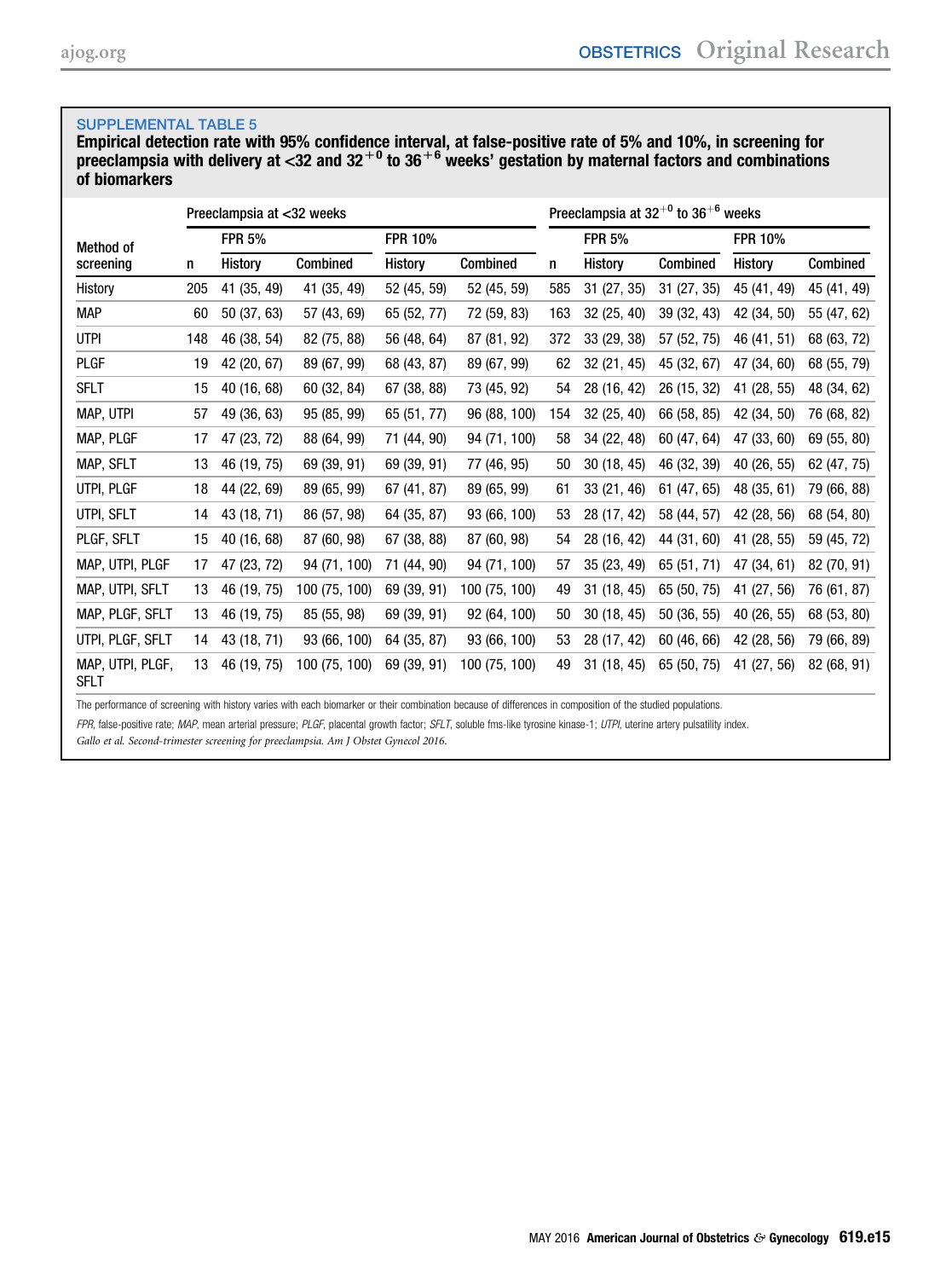Empirical detection rate with 95% confidence interval, at false-positive rate of 5% and 10%, in screening for preeclampsia with delivery at 37 $^{+0}$  to 39 $^{+6}$  and at  $\geq$ 40 weeks' gestation by maternal factors and combinations of biomarkers

|                                 |      | Preeclampsia at $37^{+0}$ to $39^{+6}$ weeks |             |                |             | Preeclampsia at $>40$ weeks |                |             |                |             |  |
|---------------------------------|------|----------------------------------------------|-------------|----------------|-------------|-----------------------------|----------------|-------------|----------------|-------------|--|
| <b>Method of</b>                |      | <b>FPR 5%</b>                                |             | <b>FPR 10%</b> |             |                             | <b>FPR 5%</b>  |             | <b>FPR 10%</b> |             |  |
| screening                       | n    | History                                      | Combined    | History        | Combined    | n                           | <b>History</b> | Combined    | History        | Combined    |  |
| History                         | 1315 | 31 (29, 34)                                  | 31 (29, 34) | 41 (38, 44)    | 41 (38, 44) | 643                         | 19 (16, 22)    | 20 (17, 23) | 30 (27, 34)    | 30(27, 34)  |  |
| <b>MAP</b>                      | 435  | 35(31, 40)                                   | 39 (34, 44) | 47 (42, 51)    | 52 (47, 57) | 201                         | 18 (13, 24)    | 18 (13, 24) | 29 (23, 36)    | 35 (28, 42) |  |
| <b>UTPI</b>                     | 881  | 32 (29, 35)                                  | 34 (31, 37) | 42 (39, 46)    | 46 (43, 49) | 442                         | 19 (15, 22)    | 22 (19, 27) | 29 (25, 34)    | 35 (31, 40) |  |
| PLGF                            | 172  | 32 (25, 40)                                  | 32 (25, 40) | 42 (35, 50)    | 42 (34, 50) | 82                          | 17 (10, 27)    | 18 (11, 28) | 24 (16, 35)    | 28 (19, 39) |  |
| <b>SFLT</b>                     | 146  | 32 (25, 40)                                  | 32 (25, 40) | 42 (34, 50)    | 42 (34, 50) | 67                          | 16 (8, 27)     | 18 (10, 29) | 22 (13, 34)    | 27 (17, 39) |  |
| MAP, UTPI                       | 410  | 34 (30, 39)                                  | 41 (37, 46) | 45 (40, 50)    | 55 (50, 60) | 196                         | 18 (13, 25)    | 18 (13, 25) | 30 (23, 37)    | 34 (28, 41) |  |
| MAP, PLGF                       | 168  | 31 (24, 39)                                  | 33 (26, 40) | 42 (34, 50)    | 48 (40, 55) | 81                          | 17 (10, 27)    | 17 (10, 27) | 25 (16, 36)    | 27 (18, 38) |  |
| MAP, SFLT                       | 142  | 31(24, 39)                                   | 32 (25, 41) | 41 (33, 49)    | 47 (39, 56) | 66                          | 17 (9, 28)     | 20 (11, 31) | 24 (15, 36)    | 30 (20, 43) |  |
| UTPI, PLGF                      | 168  | 31 (24, 39)                                  | 32 (25, 40) | 42 (34, 50)    | 42 (35, 50) | 82                          | 17 (10, 27)    | 15 (8, 24)  | 24 (16, 35)    | 28 (19, 39) |  |
| UTPI, SFLT                      | 143  | 31 (24, 40)                                  | 33 (25, 41) | 41 (33, 50)    | 45 (36, 53) | 67                          | 16 (8, 27)     | 15 (7, 26)  | 24 (14, 36)    | 7 (17, 39)  |  |
| PLGF, SFLT                      | 146  | 32 (25, 40)                                  | 32 (25, 40) | 42 (34, 50)    | 41 (33, 50) | 67                          | 16(8, 27)      | 18 (10, 29) | 22 (13, 34)    | 28 (18, 41) |  |
| MAP, UTPI, PLGF                 | 165  | 30(23, 38)                                   | 33 (26, 40) | 41 (34, 49)    | 50 (42, 58) | 81                          | 17 (10, 27)    | 17 (10, 27) | 25 (16, 36)    | 30(20, 41)  |  |
| MAP, UTPI, SFLT                 | 140  | 31 (23, 39)                                  | 36 (28, 44) | 41 (32, 49)    | 49 (40, 57) | 66                          | 17 (9, 28)     | 17 (9, 28)  | 24 (15, 36)    | 30(20, 43)  |  |
| MAP, PLGF, SFLT                 | 142  | 31 (24, 39)                                  | 31 (24, 39) | 41 (33, 49)    | 48 (39, 56) | 66                          | 17 (9, 28)     | 20 (11, 31) | 24 (15, 36)    | 30(20, 43)  |  |
| UTPI, PLGF, SFLT                | 143  | 31 (24, 40)                                  | 31 (23, 39) | 41 (33, 50)    | 42 (34, 50) | 67                          | 16 (8, 27)     | 15 (7, 26)  | 22 (13, 34)    | 28 (18, 41) |  |
| MAP, UTPI, PLGF,<br><b>SFLT</b> | 140  | 31(23, 39)                                   | 32 (25, 41) | 41 (32, 49)    | 49 (41, 58) | 66                          | 17 (9, 28)     | 15 (8, 26)  | 24 (15, 36)    | 27 (17, 40) |  |

The performance of screening with history varies with each biomarker or their combination because of differences in composition of the studied populations.

FPR, false-positive rate; MAP, mean arterial pressure; PLGF, placental growth factor; SFLT, soluble fms-like tyrosine kinase-1; UTPI, uterine artery pulsatility index.